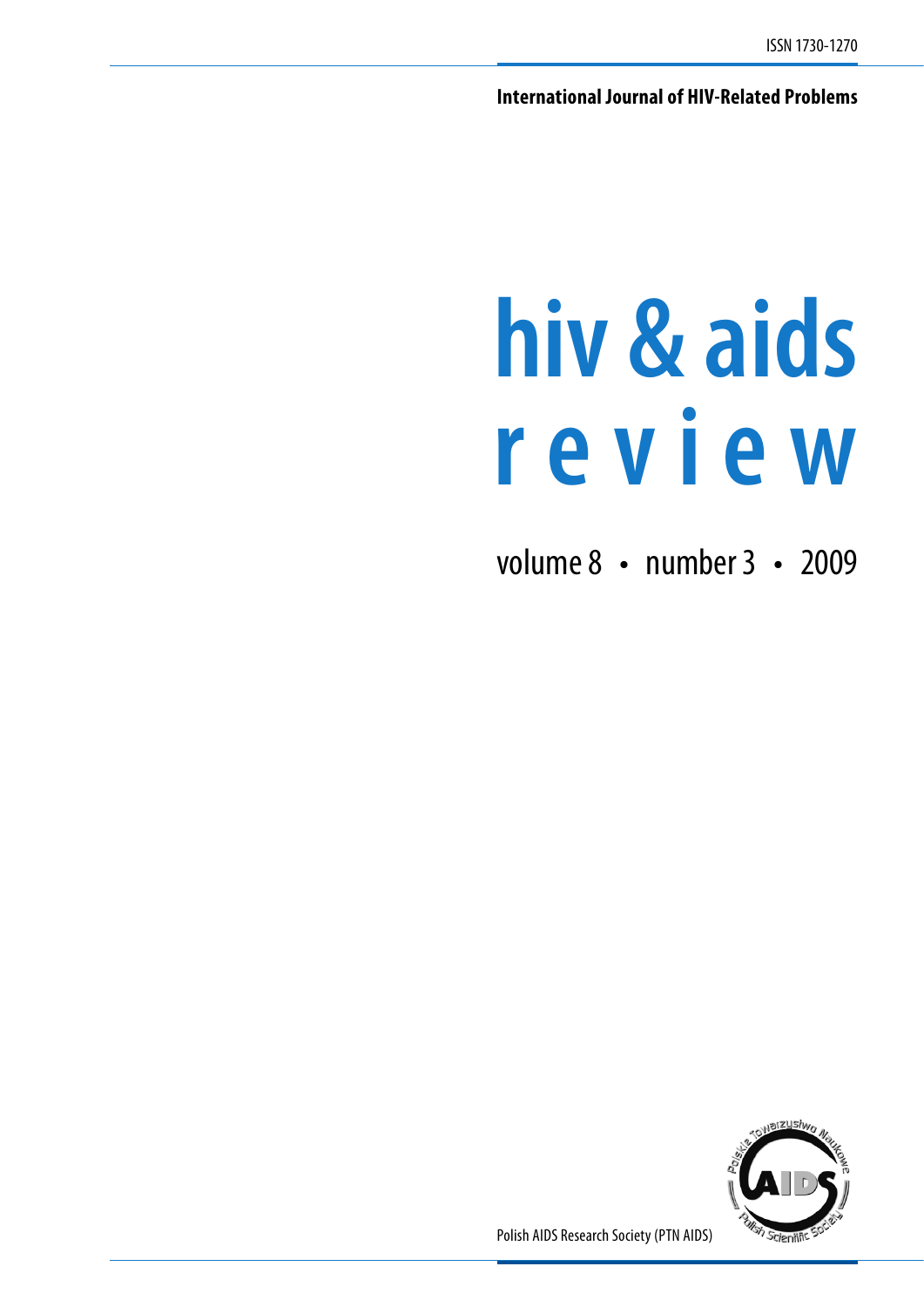# **Editorial Board Editorial Staff**

Arvyds Ambrozaitis (Lithuania) Laurent Andreoletti (France) Keikavus Arasteh (Germany) Dorota Bander (Poland) Giuseppe Barbaro (Italy) Anna Boroń-Kaczmarska (Poland) Adeel A. Butt (USA) Janusz Cianciara (Poland) Veli Duyan (Turkey) Maurizio Federico (Italy) Lutz Guertler (Germany) Waldemar Halota (Poland) Andrzej Horban (Poland) Joerg Klewer (Germany) Yen-Hong Kuo (USA) Alvydas Lajszkonis (Lithuania) Joep Lange (Holland) Magdalena Leszczyn-Pynka (Poland) Yves Levy (France) Reza Nassiri (USA) Catriona Ooi (Australia) Giuseppe Pantaleo (Switzeland) Liron Pantanowitz (USA) Bharat S. Parekh (USA) Om Prakash (USA) Roger J. Pomerantz (USA) Federico Pulido (Spain) Dorota Rogowska-Szadkowska (Poland) Daniele Scevola (Italy) Krzysztof Simon (Poland) Daniel Skiest (USA) Wojciech Służewski (Poland) Issiaka Sombie (Burkina Faso) Catherine Tamalet (France) Eli Tshibwabwa (Canada) Bharat S. Perekh (USA) Dr Umezulike (Nigeria) Ludmila Viksna (Lithuania) Yasuhiro Yamamura (USA)

Editor-in-Chief: **Alicja Wiercińska-Drapało**

Project of the book cover: **Krystyna Krakówka**

Composition: **Agencja Wydawniczo-Edytorska EkoPress Andrzej Poskrobko** mobile: 601 311 838 phone: 85 7421113

Print and binding: **MKJ Druk** Poland, Białystok, Zwyciestwa 3A Str.

#### **Published for:**

**Polish AIDS Research Society (PTN AIDS)** Wolska 37 Str., 01-201 Warsaw, Poland phone +48 22 33 55 225

#### **Address of the Editorial Office:**

**dr hab. Alicja Wiercinska-Drapalo** Department of Hepatology and Acquired Immunodeficiences Warsaw Medical University Wolska 37 Str., 01-201 Warsaw, Poland e-mail: awiercinska@gmail.com phone: +48 (22) 33 55 222 fax: +48 (22) 63 10 535

copyrighy © by: Polish AIDS Research Society

#### ISSN: 1730-1270, Warszawa 2009

All rights reserved; no part of this publication may be reproduced, stored in retrieval system, or transmitted in any form or by any means, mechanical, photocopying, recording or otherwise without the prior written permission of the Publisher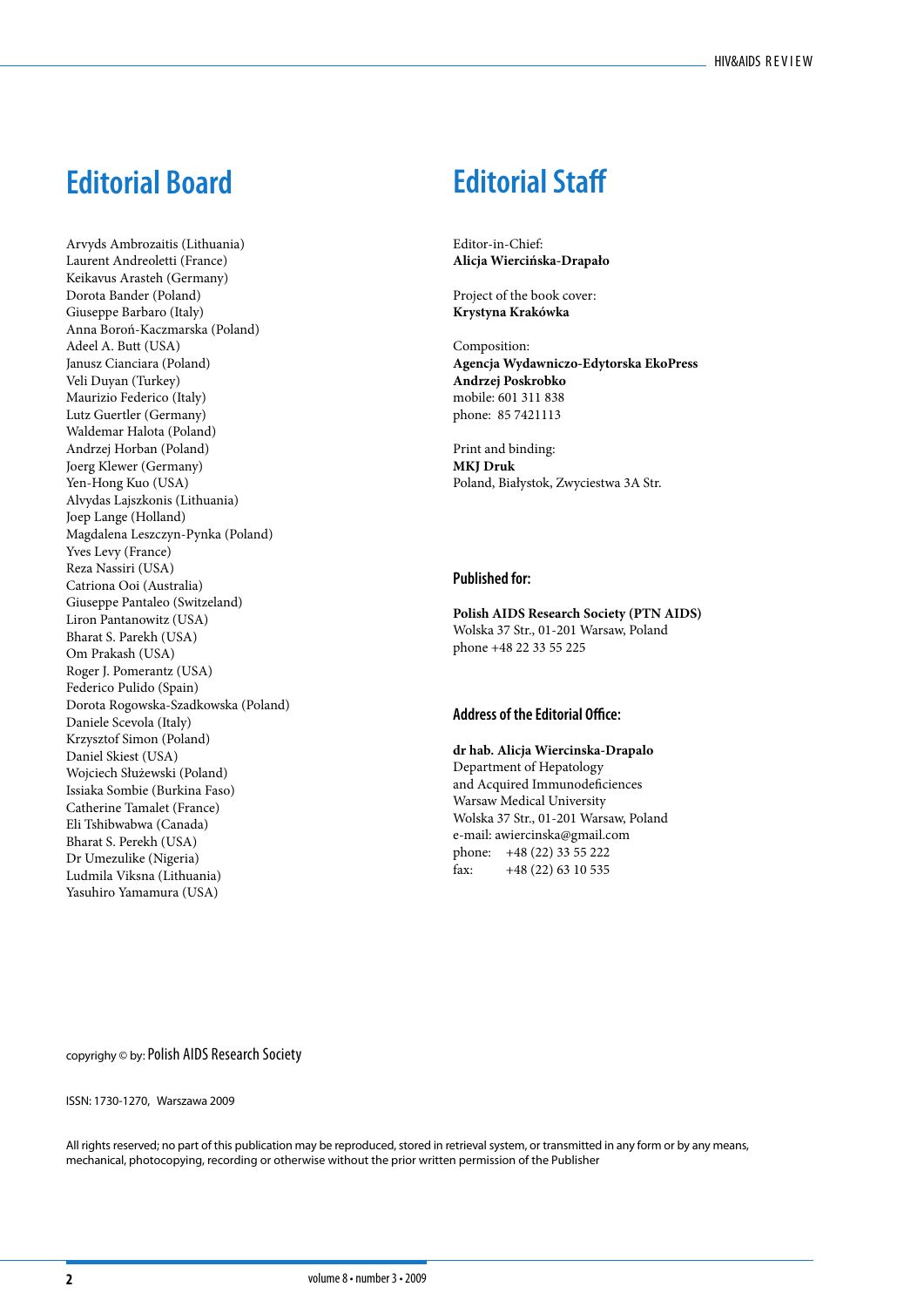# **Contents**

|    | Magdalena Monika Dąbrowska · Alicja Wiercińska-Drapało<br>Boosted darunavir as a new therapeutic option<br>for treatment-naive HIV-infected patients                                                                                                            |
|----|-----------------------------------------------------------------------------------------------------------------------------------------------------------------------------------------------------------------------------------------------------------------|
|    | Dorota Rogowska-Szadkowska<br>Whether the resistance to human immunodeficiency virus (HIV)-infection exist?                                                                                                                                                     |
|    | Piotr Ząbek • Tomasz Dyda • Grzegorz P. Stańczak •<br>Magdalena Marczyńska • Ewa Firlag-Burkacka • Janusz J. Stańczak<br>Genetic detection of HLA-B*5701 allele for prediction<br>of Abacavir hypersensitivity among HIV-positive patients in Polish population |
| 17 | Mateusz Winiarczyk • Anna Sikora • Tomasz Mikuła • Alicja Wiercińska-Drapało<br><b>Nephrotoxicity of Tenofovir true or myth?</b>                                                                                                                                |
| 21 | Agnieszka Węgrzynowicz • Artur Skowyra • Marta Kaźmierczak<br>Tomasz Mikuła · Alicja Wiercińska-Drapało<br>Influence of HIV infection on highest cardiovascular risk                                                                                            |

Full Text of Articles Avaiable on the Internet: **http://www.ptnaids.info**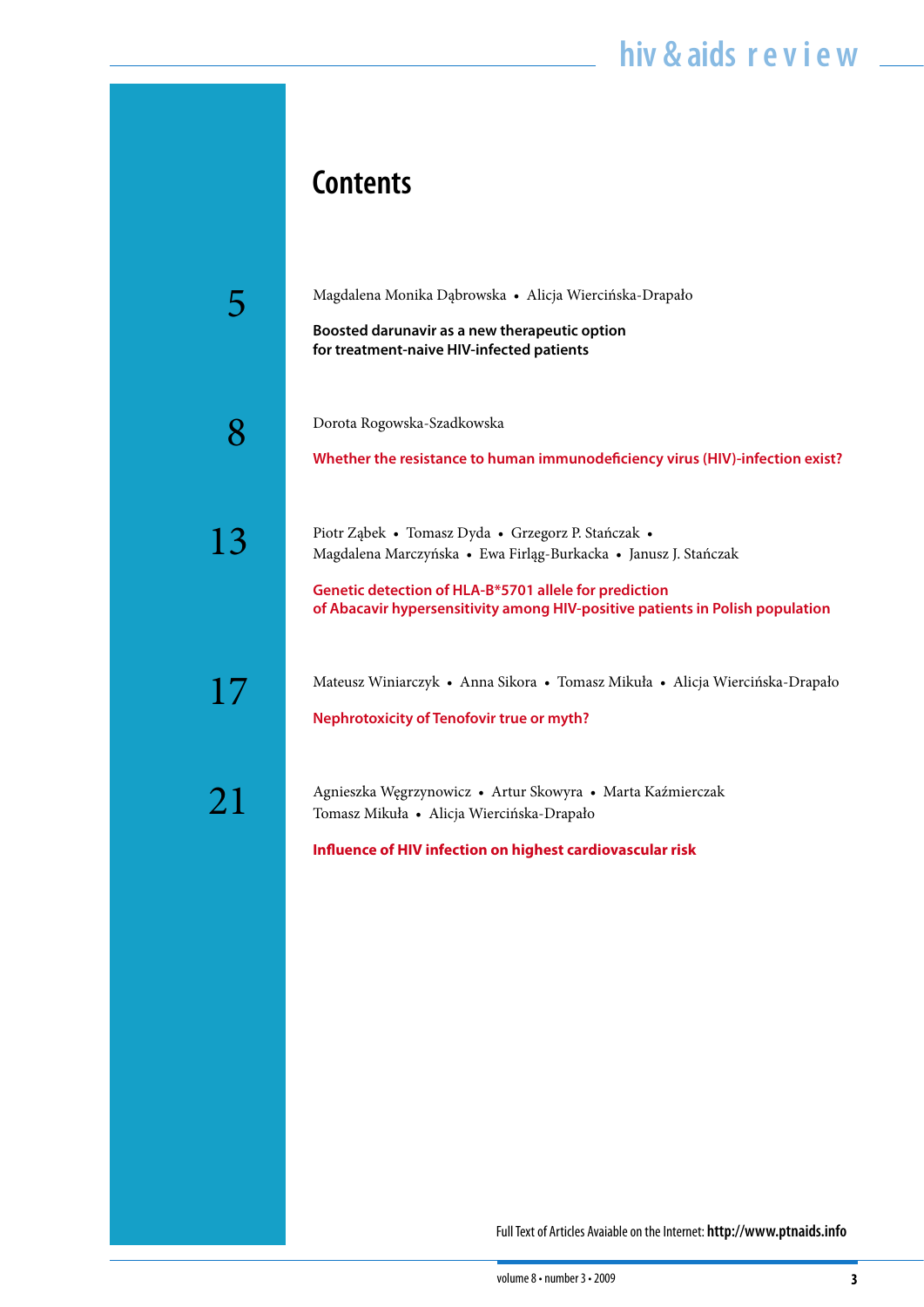**4** volume 8 • number 3 • 2009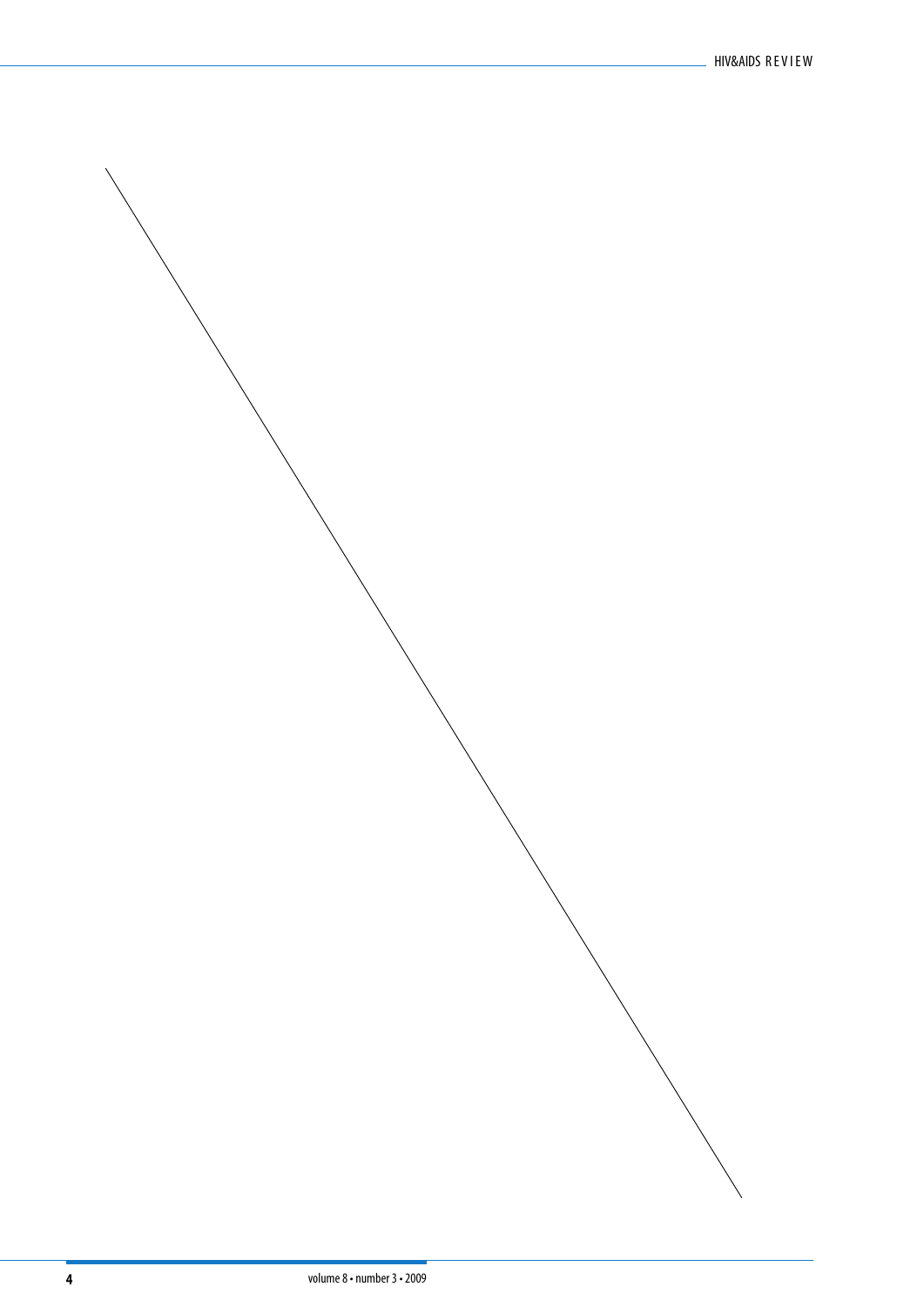| title     |                                                                                                                                                                                                                                                                                                                                                                                                                                                                                                                                                                                                                                                                                                                                                                                                                                                                                                 |
|-----------|-------------------------------------------------------------------------------------------------------------------------------------------------------------------------------------------------------------------------------------------------------------------------------------------------------------------------------------------------------------------------------------------------------------------------------------------------------------------------------------------------------------------------------------------------------------------------------------------------------------------------------------------------------------------------------------------------------------------------------------------------------------------------------------------------------------------------------------------------------------------------------------------------|
|           | <b>Boosted darunavir as a new therapeutic</b><br>option for treatment-naive HIV-infected<br>patients                                                                                                                                                                                                                                                                                                                                                                                                                                                                                                                                                                                                                                                                                                                                                                                            |
|           |                                                                                                                                                                                                                                                                                                                                                                                                                                                                                                                                                                                                                                                                                                                                                                                                                                                                                                 |
|           |                                                                                                                                                                                                                                                                                                                                                                                                                                                                                                                                                                                                                                                                                                                                                                                                                                                                                                 |
| authors   |                                                                                                                                                                                                                                                                                                                                                                                                                                                                                                                                                                                                                                                                                                                                                                                                                                                                                                 |
|           | Magdalena Monika Dąbrowska · Alicja Wiercińska-Drapało                                                                                                                                                                                                                                                                                                                                                                                                                                                                                                                                                                                                                                                                                                                                                                                                                                          |
|           | Department of Hepatology and Acquired Immunodeficiences, Warsaw Medical University, Poland                                                                                                                                                                                                                                                                                                                                                                                                                                                                                                                                                                                                                                                                                                                                                                                                      |
| summar    |                                                                                                                                                                                                                                                                                                                                                                                                                                                                                                                                                                                                                                                                                                                                                                                                                                                                                                 |
|           | HIV infection is one of the major global public health problem. Currently, among the specialists, an estimated 33<br>million people are infected with HIV worldwide. At present, six main classes of antiretroviral drugs exist, and almost<br>all of them are used in antiretroviral therapy regimen in treatment-experienced as well as treatment-naive patients.<br>Protein inhibitors are selective inhibitors of the cleavage of HIV-encoded gag-pol polyproteins. Darunavir, previously<br>known as TMC-114, is a new, second-generation PI. Darunavir has high potency, genetic barrier and very good clini-<br>cal and metabolic tolerance. In twice-daily dose darunavir is used as a rescue therapy in treatment-experienced pa-<br>tients. However, after ARTEMIS study, it was recently approved in first-line antiretroviral therapy for treatment-naïve<br>HIV-infected patients. |
| key words |                                                                                                                                                                                                                                                                                                                                                                                                                                                                                                                                                                                                                                                                                                                                                                                                                                                                                                 |
|           | HIV infection, antiretroviral treatment, protease inhibitors, darunavir, treatment-naïve patients                                                                                                                                                                                                                                                                                                                                                                                                                                                                                                                                                                                                                                                                                                                                                                                               |
| address   |                                                                                                                                                                                                                                                                                                                                                                                                                                                                                                                                                                                                                                                                                                                                                                                                                                                                                                 |
|           | Dąbrowska Magdalena Monika                                                                                                                                                                                                                                                                                                                                                                                                                                                                                                                                                                                                                                                                                                                                                                                                                                                                      |
|           | Department of Hepatology and Acquired Immunodeficiences, Warsaw Medical University<br>37 Wolska Str. • 01-201 Warsaw • Poland<br>tel./fax: +48-22 33 55 296                                                                                                                                                                                                                                                                                                                                                                                                                                                                                                                                                                                                                                                                                                                                     |
|           | e-mail: m.dabrowska@op.pl                                                                                                                                                                                                                                                                                                                                                                                                                                                                                                                                                                                                                                                                                                                                                                                                                                                                       |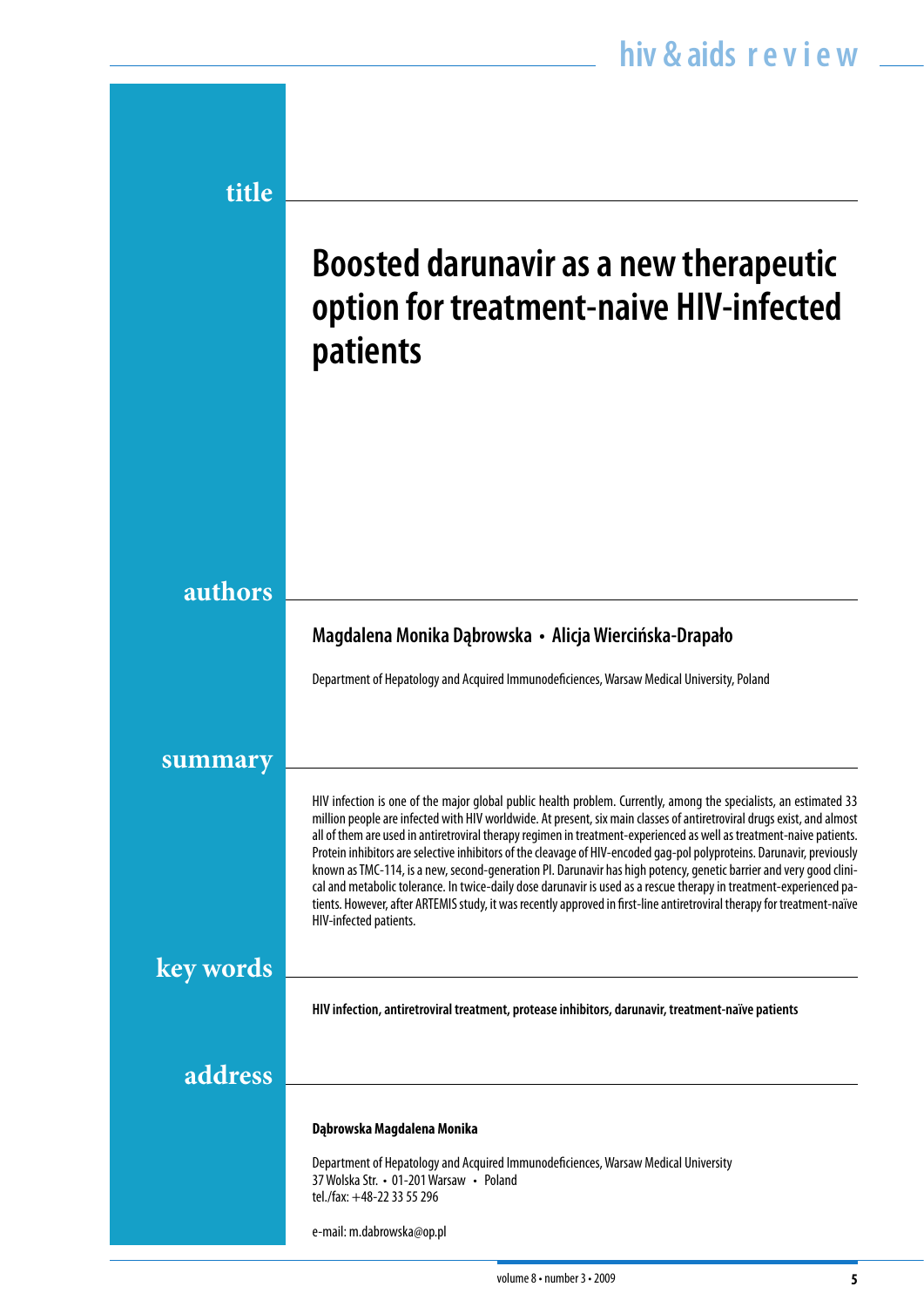### **Introduction**

HIV infection is one of the major global public health problem. Currently, among the specialists, an estimated 33 million people are infected with HIV worldwide (1). Fortunately, after introduction of HAART (highly active antiretroviral therapy) which usually leads to the achievement of durable virologic suppression, HIV-infected persons have further chances to living almost like other patients with common chronic diseases. At present, six main classes of antiretroviral drugs exist: nucleoside reverse transcriptase inhibitors (NRTIs), nonnucleoside reverse transcriptase inhibitors (NNRTIs), protease inhibitors (PIs), integrase inhibitors (IIs), fusion inhibitors (FIs), and chemokine receptor antagonists (CRAs). Moreover, almost all of them are used as part of an antiretroviral therapy (ART) for treatment-experienced as well as for ART-naive patients.

First PIs were introduced in 1995, and till nowadays 9 agents from this class are approved to use. Indinavir (Crixivan), nelfinavir (Viracept), saquinavir (Invirase) and ritonavir (Norvir) belong to the first-generation PIs. The second-generation PIs – atazanavir (Reyataz), darunavir (Prezista), fosamprenavir (Lexiva), lopinavir/ritonavir (Kaletra), and tipranavir (Aptivus) – have higher antiviral potency and may retain activity in the presence of resistance to first-generation agents. All PIs inhibit HIV-1 and HIV-2 protease activity. In consequence, they are selective inhibitors of the cleavage of HIV-encoded gag-pol polyproteins and the maturation of the virus particles. PIs are metabolized by the hepatic cytochrome P450 (CYP3A4 and CY-P3A5) enzymes. Therefore, PIs are usually used with "boosted" dose of ritonavir (100-200mg) which acts as an inhibitor of PIs hepatic CYP3A and intestinal metabolism, thereby increasing PIs availability. PIs have rather short serum half-lives, ranging from 1.5-2 hours for indinavir and 7 hours for atazanavir (2). The most common adverse events associated with PIs are diarrhea, nausea, vomiting and metabolic complications such as dyslipidemia, lipodystrophy, hyperglycemia, insulin resistance and diabetes mellitus.

Darunavir (DRV), previously known as TMC-114, is a new, second-generation PI. In in vitro studies DRV was more potent then saquinavir, amprenavir, nelfinavir, indinavir, lopinavir and ritonavir. DRV is rapidly absorbed from gastrointestinal tract and reaches peak plasma concentrations within 2.5-4 hours. It should be taken with food which enhances its bioavailability by almost 30%. Its mean elimination half-life is approximately 15 hours (3).

### **Darunavir in treatment-experienced HIV-infected patients**

Firstly, DRV was studied as early (TITAN; 48-week phase 3 study) or late rescue therapy (POWER 1 and 2; 96 week phase 2 studies) in treatment-experienced HIV-infected patients with resistance to other available PIs. In POWER study oral twice-daily 600 mg DRV dose boosted with 100 mg ritonavir was compared to investigator-selected boosted control PIs (CPIs), in TITAN study DRV/r was compared to twice-daily boosted lopinavir (400/100 mg). All studies above confirmed its high therapeutic efficacy

and antiviral potency: in POWER and TITAN study, the virologic response achieved 57% in DRV/r-treated patients versus 10% in CPIs/r-treated patients and 77% in DRV/rtreated patients versus 67% in LPV/r-treated patients, respectively [3]. Moreover, in POWER study, 11 protease mutations associated with a reduced response to boosted DRV were identified (V11I, V32I, L33F, I47V, I50V, I54L/M, G73S, L76V, I84V and L89V). The most commonly selected mutations were V32I and I54L (4). DRV has extremely elevated genetic barrier because at least three DRV-associated mutations plus high number of other PIs-associated mutation must be detected to confirm DRV resistance. Genotypic resistance to DRV was detected in 7-9% of studied treatment-experienced patients with rescue therapy failure. In in vitro studies no DRV cross-resistance with other PIs was detected. Furthermore, it has been shown that DRV/r had also very good tolerability profile with lower rate of gastrointestinal adverse events and dyslipidemia than CPIs (5). Additionally, it has been demonstrated that subjects with significant baseline resistance to PIs have lower rates of viral suppression after 800/100 mg DRV/r twice-daily then after 600/100 mg DRV/r twice-daily dosage (31% vs. 47%, respectively). For patients with no genotypic DRV resistance-associated mutations at baseline, the rates of viral suppression were 62% and 67% for the 800/100 mg once-daily and 600/100 mg twice-daily DRV/r doses, respectively (6). Finally, DRV was approved by FDA (Food and Drug Administration) and EMEA (European Medicines Agency) as a therapeutic option for treatment-experienced HIV-infected patients with resistance to other available PIs in twice-daily 600/100 mg DRV/r dose. Finally, recently, the very interesting findings of MONET trial were presented during 5th International AIDS Society Conference on HIV Pathogenesis, Treatment, and Prevention, Cape Town, South Africa. In this study the once-daily monotherapy with 800/100 mg DRV/r was compared with standard combinated ARV therapy with 2 NRTIs and DRV/r. Two hundred fifty six HIV-1 infected treatment-experienced patients with undetectable HIV viral load were enrolled in the study. As a result, DRV/r monotherapy had the same efficacy as cART: at week 48 the HIV RNA < 50 copies/ml was detected in 97.6% patients in DRV/r arm and 97.7% in cART arm, respectively. No phenotypic resistance to DRV/r during monotherapy was detected. Moreover, it was the first study which showed noninferiority of PI monotherapy in comparison to standard triple-therapy (7).

### **Darunavir in treatment-naive HIV-infected patients**

The 800/100 mg once-daily DRV/r dose as a new therapeutic first-line option for treatment-naïve patients was approved by FDA on 21st October 2008. This decision was based on the results of the clinical trial ARTEMIS (Anti-Retroviral Therapy with TMC114 Examined In naive Subjects). In this study 800/100 mg once-daily DRV/r dose was compared to 800/200 mg LPV/r daily-dose plus tenofovir and emtricitabine as an optimized background regimen. Six hundred eighty-nine patients with HIV viral load at least 5000 copies/ml were enrolled in the study. Undetectable HIV viral load achieved 84% of DRV/r and 78% of LPV/r patients at 48 weeks and 79% of DRV/r and 71% of LPV/r patients at 96 weeks, respectively. Median augment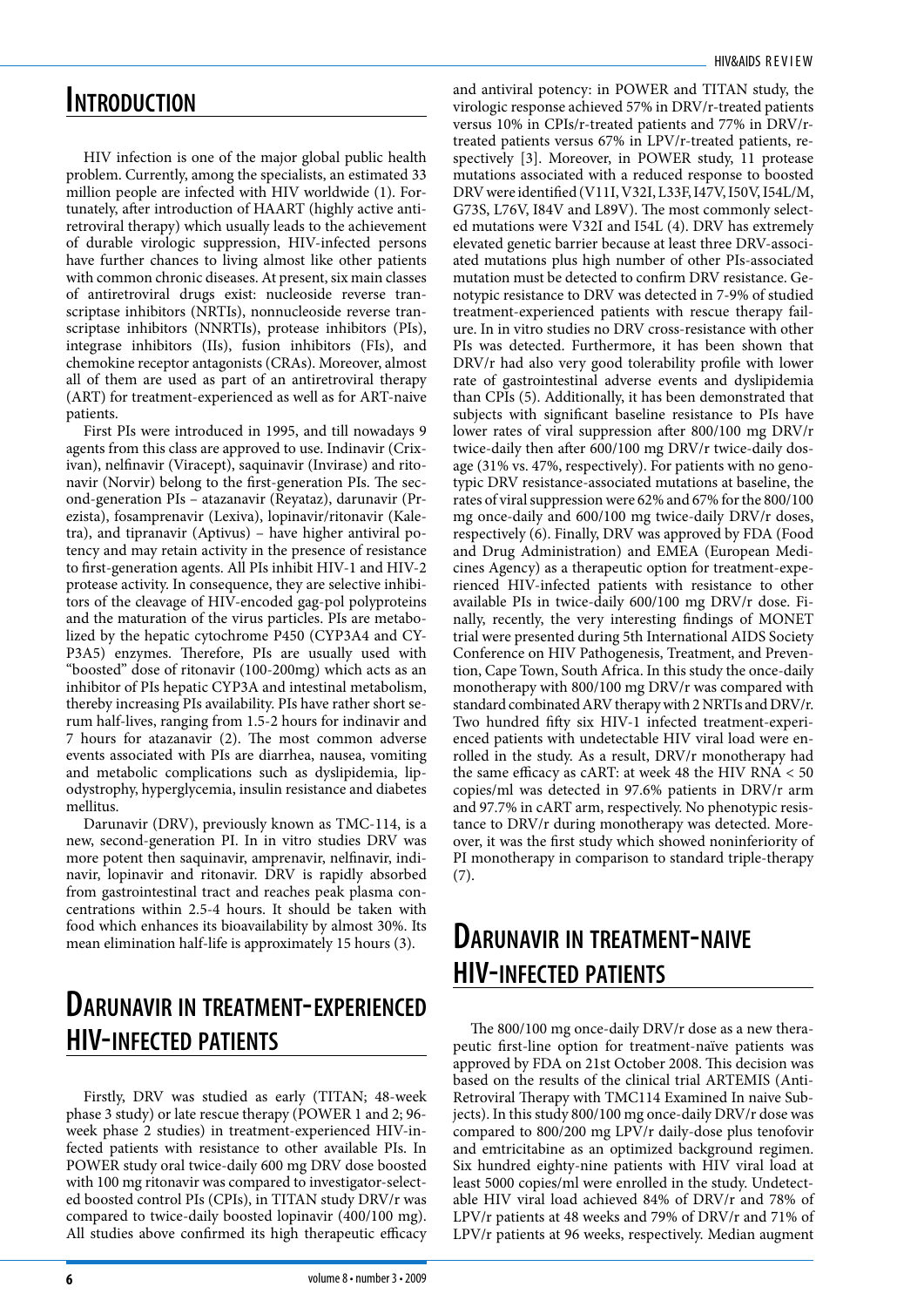in CD4 cell count was comparable for two studied PIs: 137 vs 141 cells/ml at 48 weeks and 171 vs 188 cells/ml at 96 weeks, respectively. Moreover, at 48 weeks significantly higher virological response rates were observed with DRV/r in patients with high viral load at baseline (at least 100 000 copies/ml). At week 96, there was no difference in viral response degree in adherent patients (mean adherence > 95%), however in sub-optimally adherent patients (mean adherence  $<$  95%), those receiving DRV/r had a greater response than those receiving LPV/r: in the DRV/r group, sub-optimally adherent patients had similar rates of response (76%) compared with adherent patients (82%; p = 0.3312), and in the LPV/r group -53% vs. 78%; p < 0.0001, respectively. DRV/r was generally very good tolerated by treatment-naïve patients, only 4% of DRV/r-treated patients vs 9% of LPV/-r treated patients discontinued therapy because of adverse events. The most common reasons of treatment withdraw were diarrhea (6%), headache (5%), abdominal pain (4%), nausea (3%), vomiting (2%) and rash (2%), however almost all of them were less frequently observed in DRV/r-treated patients then in LPV/r-treated group. Moreover, DRV/r influenced in statistically less degree on lipid and glucose profile. Finally, no DRV/r genotypic resistance at baseline in treatment-naïve patients were observed (8, 9).

The current recommended regimens for treatment-naïve patients are presented below.

#### **NNRTI:**

| preferred   | EFV* |
|-------------|------|
| alternative | NVP  |

\* do not use in 1st pregnacy trimester or in young woman withhigh pregnacy potential

| PI:         | ЭR                                                             | PI US |
|-------------|----------------------------------------------------------------|-------|
| preferred   | $ATV/r$ (qd)<br>DRV/r (qd)<br>FPV/r (bid)<br>LPV/r (qd or bid) |       |
| alternative | $AY/r$ (qd)<br>DRV/r (qd)<br>FPV/r (bid)<br>SQV/r (bid)        |       |

### **Conclusion**

The current evidence from DRV/r clinical trials supports its high antiviral efficacy and very good clinical as well as metabolic tolerance. In conclusion, once-daily DRV/r may be an preferable option in first-line antiretroviral therapy for treatment-naïve HIV-infected patients.

#### **References**

- 1. Centers for Disease Control and Prevention. HIV/AIDS statistics and surveillance. CDC. Available from: URL: http:// www.cdc.gov/hiv/topics/surveillance/basic.htm#incidence
- 2. Panel on Antiretroviral Guidelines for Adults and Adolescents. Guidelines for the use of antiretroviral agents in HIV-1-infected adults and adolescents. Department of Health and Human Services. November 3, 2008. AIDSinfo. Available from: URL: http// www.aidsinfo.nih.gov/ContentFiles/ AdultandAdolescentGL.pdf
- McKeage K, Perry CM, Keam SJ. Darunavir: A Review of its Use in the Management of HIV Infection in Adults. Drugs 2009;69: 477-503.
- 4. García Deltoro M. Resistance to darunavir. Enferm Infecc Microbiol Clin 2008;26: 51-60.

### preferred

**NRTI:** 

| alternative | $ZDV + 3TC$<br>$ABC^*+3TC$<br>$ddl + FTC$ |
|-------------|-------------------------------------------|
|             | $ddl + 3TC$                               |

TDF+FTC

\* if HLA B\*5701 negative

- 5. Antela López A. Safety and tolerability of darunavir. Enferm Infecc Microbiol Clin 2008; 26: 32-6.
- 6. Boffito M, Miralles D, Hill A. Pharmacokinetics, efficacy, and safety of darunavir/ritonavir 800/100 mg once-daily in treatment-naïve and -experienced patients. HIV Clin Trials 2008; 9: 418-27.
- JR Arribas, A Horban, J Gerstoft et al. The MONET trial: darunavir/ritonavir monotherapy shows non-inferior efficacy to standard HAART, for patients with HIV RNA <50 copies/mL at baseline. Oral Late-Breaker presentation at 5th IAS Conference Cape Town, South Africa, July 2009, nº TU-AB106-LB.
- 8. Ortiz R, Dejesus E, Khanlou H et al. Efficacy and safety of once-daily darunavir/ritonavir versus lopinavir/ritonavir in treatment-naive HIV-1-infected patients at week 48. AIDS 2008; 22: 1389-97.
- 9. Mills AM, Nelson M, Jayaweera D et al. Once-daily darunavir/ritonavir vs. lopinavir/ritonavir in treatment-naive, HIV-1-infected patients: 96-week analysis. AIDS 2009; 23: 1679- 88.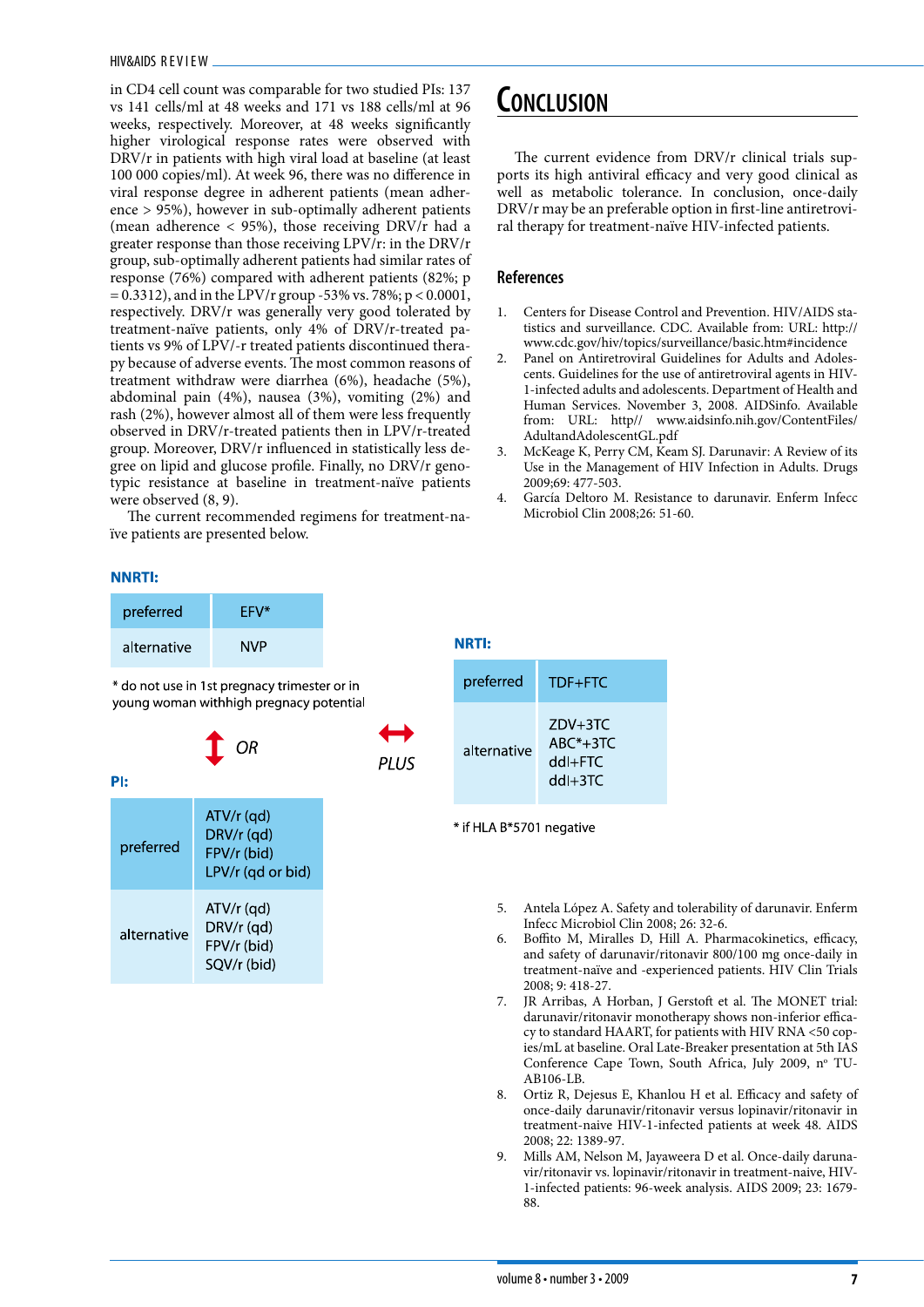# **Whether the resistance to human immunodeficiency virus (HIV)-infection exist?**

**title**

|                                                                                                                                                                                                                                                                                                                                                                                                                                                                                                               | authors   |
|---------------------------------------------------------------------------------------------------------------------------------------------------------------------------------------------------------------------------------------------------------------------------------------------------------------------------------------------------------------------------------------------------------------------------------------------------------------------------------------------------------------|-----------|
| Dorota Rogowska-Szadkowska                                                                                                                                                                                                                                                                                                                                                                                                                                                                                    |           |
| Department of Family Medicine and Community Nursing, Medical University of Białystok                                                                                                                                                                                                                                                                                                                                                                                                                          |           |
|                                                                                                                                                                                                                                                                                                                                                                                                                                                                                                               | summary   |
| Studies of persons who remain uninfected despite exposure to HIV continue to provide valuable information on<br>mechanisms of natural protection, which can be applied to future vaccine designs. They are arousing a huge public<br>interest, leaving the belief that some people aren't sensitive to HIV infection. In this review, we focus on certain<br>mechanisms associated with resistance to HIV and to the progression to AIDS, showing that the total insensitivity to<br>infecting doesn't exist. |           |
|                                                                                                                                                                                                                                                                                                                                                                                                                                                                                                               | key words |
| susceptibility, resistance, HIV infection                                                                                                                                                                                                                                                                                                                                                                                                                                                                     |           |
|                                                                                                                                                                                                                                                                                                                                                                                                                                                                                                               | address   |
| Dorota Rogowska-Szadkowska                                                                                                                                                                                                                                                                                                                                                                                                                                                                                    |           |
| Department of Family Medicine and Community Nursing<br><b>Medical University of Białystok</b><br>4b Mieszka I Str · 15-054 Białystok · Poland                                                                                                                                                                                                                                                                                                                                                                 |           |
| e-mail: dszadkowska@umwb.edu.pl                                                                                                                                                                                                                                                                                                                                                                                                                                                                               |           |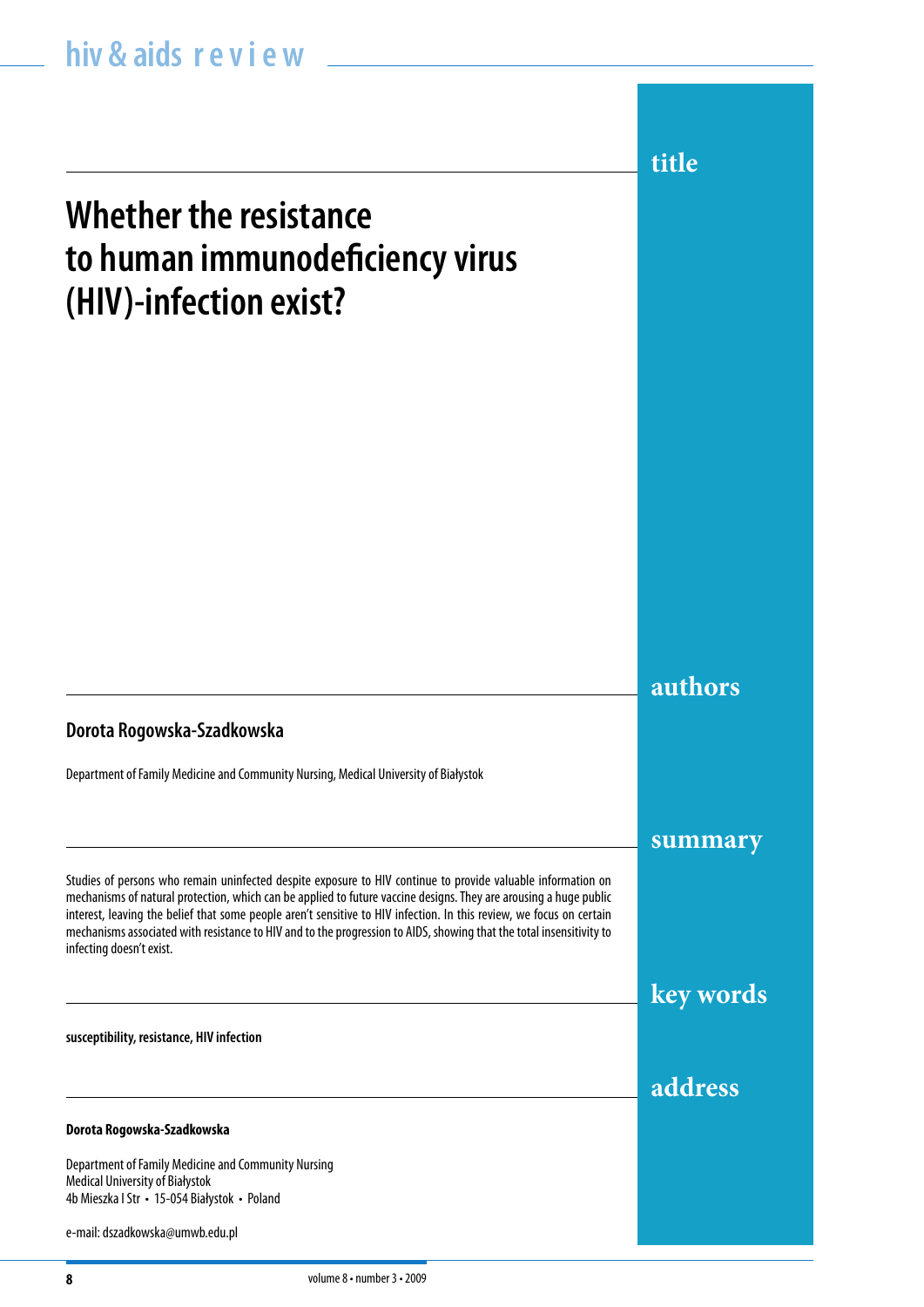# **Introduction**

Despite some successes in the field of HIV-1 prevention through strategies of education, prevention sexually transmitted infections, and early antiretroviral therapy over 6800 people are infected by human immunodeficiency virus type 1 (HIV-1) every day in 2007, mostly in the socalled "developing countries". HIV-1 exposure can lead to a broad spectrum of outcomes ranking from rapid progression to AIDS to survival for many years. Fortunately, despite documented exposure to HIV, less than a 100% of exposed individuals become infected. For example, the rate of infection in individuals exposed to an entire unit of infected blood is only about 90% (1).

Transmission of HIV results first in an acute (primary) infection, followed by an apparently asymptomatic period that averages ten years, although it may vary greatly among infected subjects. In the absence of the antiretroviral treatment, most patients progress into a generalized immune dysfunction that culminates in AIDS and death.

But the course of HIV infection is affected by inter-individual variability and intense efforts are currently underway to immunologically and genetically characterize individuals that show resistance to HIV disease. These individuals can be classified in two main groups: highly exposed, but seronegative individuals (ESN) and long-term non progressors (LTNP). This review will focus on first from these groups – exposed, seronegative persons.

### **Overview of HIV-1 replicative cycle**

Mature HIV-1 virions have spherical morphology of 100-120 nm in diameter and consist of a lipid bilayer membrane that surrounds a dense truncated cone-shaped nucleocapsid (core) which contains the genomic RNA molecules. The HIV-1 genome consists of two identical 9,2 kb single stranded RNA molecules within the virion and encode three polyprotein precursors: the group-specific antigen (Gag), polymerase (Pol), and envelope (Env); two regulatory proteins: the transcriptional transactivator (Tat) and the regulator of virion gene expression (Rev), as well as four accessory proteins" the "negative effector" (Nef), viral infectivity factor (Vif), and the viral proteins: r (Vpr) and u (Vpu). The persistent form of the HIV-1 genome is proviral double-stranded DNA within infected cells (2).

The infection begins with the attachment of the virions to the cell surface mediated by an interaction between the extracellular domain of HIV-1 gp-120 and cellular receptors. Shortly after the discovery of HIV, it was recognised that the virus gain access to the cell via the CD4 receptor. But the second receptor, so called co-receptor, is also necessary for viral entry. Upon a conformational change in gp120 Env interact with the CC chemokines receptor 5 (CCR5: for R5, macrophage tropic or non-syncytium inducing strains) or CXC chemokine receptor 4 (CXCR4: for X4, T-cell tropic or syncytium inducing strains). A minority of HIV viruses are capable of using the CCR5 or the CXCR4 receptor. These interactions prompt a conformational change in gp41, which mediates the fusion between the virus and the host cell. By the entrée to the sensitive cell, HIV is uncoated, and viral reverse transcriptase (RT) copies the genomic RNA into double stranded cDNA. The completion of reverse transcription gives rise to the HIV-1 pre-integration complex (PIC), which is composed of double stranded viral cDNA, integrase (IN), matrix (MA), Vpu, RT, and the high-mobility group DNA-binding protein, HMGI(Y). After viral proteins are translated in the cytoplasm, they are assembled into new virions in lipid rafts on cellular membranes. In T cells the assembly and release occur at the cell surface, in macrophages and dendritic cells, HIV assembles on the endosomal membranes. Eventually, these organelles fuse with the plasma membrane and viral particles are released. The further maturation of virions occur after the formation of active protease dimmers, which cleave Gag and Pol polyprotein precursors into their functional subunits. The virus assumes its mature shape with a clearly defined inner cigar-shaped core and outer dodecahedral envelope (review: 3).

### **HIV-1 specific T-helper and cytotoxic T lymphocytes (CTL) response**

Some exposed seronegative individuals do not seroconvert despite numerous documented exposures to HIV. HIV-specific CTL responses have been detected in babies born to infected mothers (4, 6), occupationally-exposed health care workers (6), the regular sexual partners of infected people. Early studies showed some commercial sex workers in Kenya remained persistently seronegative, despite > 3 years daily exposure to numerous HIV-infected sex partners (7). But years later some of these women seroconverted, and their common feature was a reduction in sex work – either stopping for over two months or reducing the numbers of clients per day – over the preceding year. In persistently uninfected controls, a break from sex work was associated with a loss of HIV-specific CD8+ responses (8). According to Letvin and Walker commentary, it will be very important to monitor the clinical course of HIV disease in these HIV-infected commercial sex workers. This unusual subpopulation of individuals, because of pre-existing memory CTLs specific for HIV prior to their infection, may actually have relative preserved CD4 T-lymphocyte populations and therefore sufficient immune function to control their HIV infection effectively in the absence of antiretroviral therapy (9). These individuals may therefore have relative benign clinical disease courses in the coming years (8), however it requires further research and a longer observation.

In the Multicenter AIDS Cohort Study (MACS) Detels and al. (10) observed that some men with many different partners with whom they practiced receptive anal intercourse remained seronegative. In later years they demonstrated that white blood cells, polymorphonuclear neutrophils, total lymphocyte count, CD8+ percentage and number, and CD3+ and CD4+ number were higher in the resistant men what support hypothesis that CD8+ cells may modulate the outcome of HIV-1 exposure (11). Paxton et al. (12) show that CD8+ lymphocytes from ESN subjects had greater anti-HIV-1 activity than did CD8+ lymphocytes from nonexposed controls and that their purified CD4+ lymphocytes were less susceptible to infection with multiple primary isolates of HIV-1 than were CD4+ lymphocytes from the nonexposed controls, but this relative resistance to HIV-1 infection did not extend to T-cell lineadapted strains and was associated with the activity of the CC chemokines RANTES (regulated upon activation, normal T expressed and secreted)/ named according to Zlot-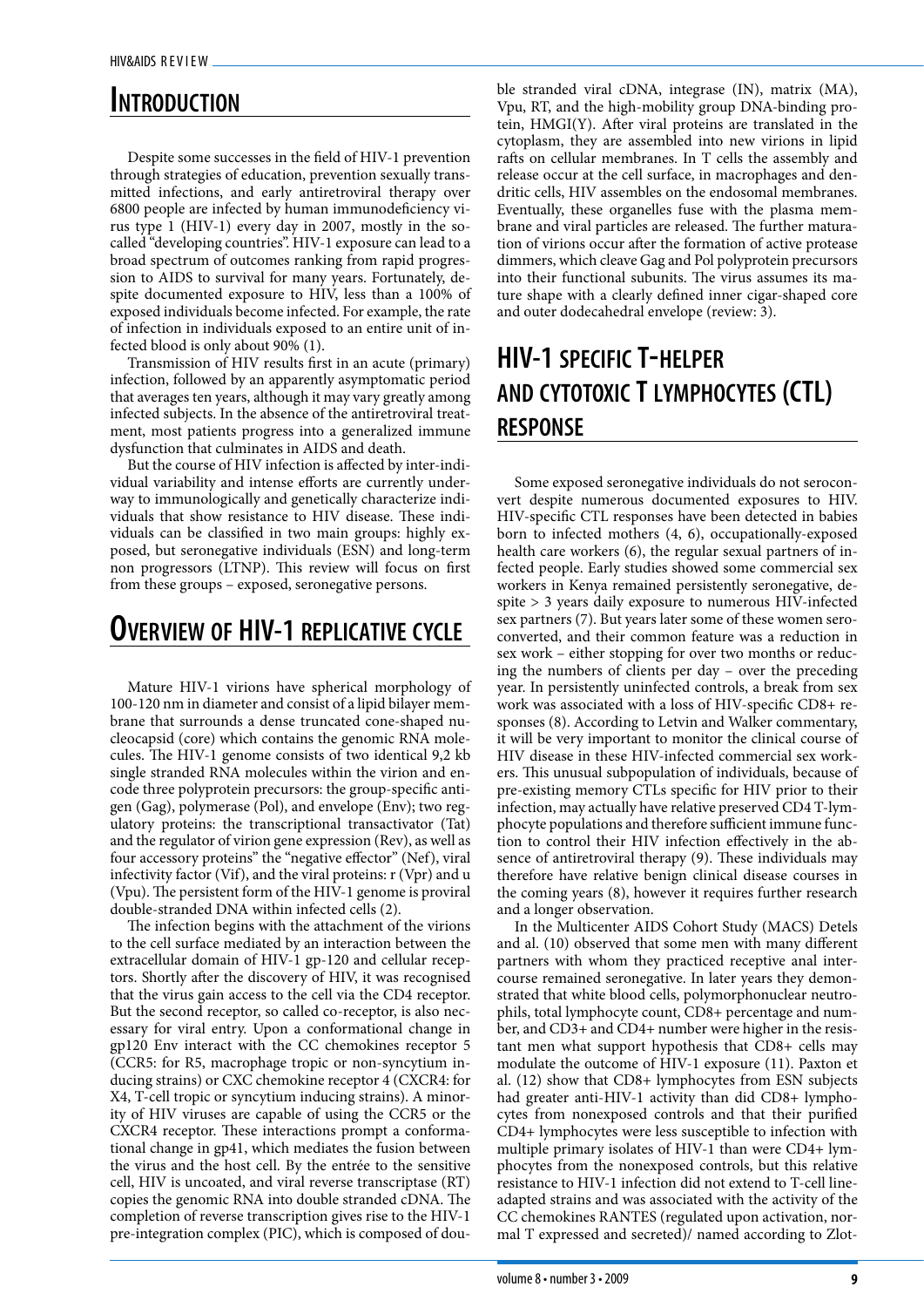nik and Yoshi classification system (13) CCL5, macrophage inflammatory proteins – MIP-1α/ CCL3, MIP-1β/CCL4. Skurnick et al. (14) in study of 17 women – heterosexual partners of HIV positive men demonstrated that CD8+ cell activity appeared to be the dominant factor in nontransmission. Their results indicate also that characteristics of the donor men and the potential recipient women both contribute to nontransmission. The lack of transmission cannot be ascribed to reduction in CD4 cell infectivity. The CD4+ cells of 9 women were readily infected, and of 5 by their partner's virus. None of the women was homozygous for CCR5Δ32. Authors believe that this findings, supported by other data, makes a strong case for the primacy of the CD8 cell response in reducing the risk of HIV transmission. But, according to Marmor et al. (15) despite the evidence for CTL involvement in resistance to HIV infection, the available data does not yet establish causation, and the possibility that CTLs are surrogate markers of some other mechanism can't be ruled out.

Recently Card et al. (16) published findings that HIVresistant individuals were shown to have reduced frequencies of T cells expressing the activation marker CD69 and elevated frequencies of regulatory T cells compared with HIV-negative control individuals. Card et al. concluded, that T regulatory cells may contribute to HIV resistance by minimizing the pool susceptible to infection by controlling levels of T cell activation. But in Cao et at. findings expansion of regulatory T-cells was positively correlated with CD4+ T cell activation among HIV-infected fast progressors (17).

### **Mucosal HIV-1 IgA**

Most of the new cases of HIV infection occur as a result of sexual transmission, with the initial host-virus interaction occurring at the level of the genital tract epithelium. This may be the female genital mucosa (during vaginal sex), the rectal mucosa (during anal sex), or the oropharyngeal mucosa (during oral sex, or breast feeding). For this reason, the study of HIV-specific mucosal immune responses in highly exposed, persistently seronegative subjects has inspired research interest. Since IgA antibodies are a key element in the mucosal immune system (18) many investigators have been interested in examining HIV-1 specific IgA responses in ESN subjects, both at a mucosal and systemic level. IgA is present in various mucosal and exocrine fluids, including parotid saliva, cervicovaginal and intestinal secretions, milk, and bronchial lavage fluid, and can contain antibodies to HIV (19). IgA from parotid saliva, cervicovaginal fluid, and plasma of naturally infected individuals has been shown to be capable of neutralizing T cell line-adapted as well as primary HIV isolates (20). In addition to the conventional neutralization activity mentioned, human IgA antibody has also been shown to be able to act intracellularly to block HIV transcytosis from the apical to the basolateral side of epithelial cell monolayers, suggesting the potential to inhibit spread of HIV from mucosal epithelium to the lamina propria ("intracellular neutralization") (21, 22).

However Horton et al. (23) demonstrate that not strong correlation exists between HIV-specific cervical IgA levels and resistance to infection by HIV as previously believed. This findings do not preclude the possibility that functional differences in the cervical IgA of ESN women may play a role in resistance, but argue that HIV-specific responses may not be a universal protective factor.

### **MHCclass I/II alleles**

One important determinant of resistance and susceptibility to infections is the major histocompability complex (MHC). MHC alleles determine the molecular targets of the cellular immune response in a given host. Genetic polymorphism of MHC results from concentrated amino acid substitutions in the peptide-binding groove of HLA molecules that produce variability in peptide epitope binding and presentation to T cells.

A selective advantage against the disease has been demonstrated with increased heterozygosity at HLA class I region. According to the hypothesis of over dominant selection (heterozygote advantage) at the MHC, individuals heterozygous at HLA loci are able to present a greater range of antigenic peptides to CTLs than by homozygotes, resulting in a more protective immune response. Carrington et al. (24) presented evidence to suggest that maximum HLA heterozygosity of class I loci led to significantly delay in AIDS onset among patients infected with HIV, compared to individuals homozygous for one or more loci who progressed faster to AIDS.

HLA-B\*57 and related alleles of HLA-B\*58 supertype have been reported to be associated with low viraemia, delayed onset of AIDS and cytotoxic T lymphocyte-driven attenuation of HIV in Caucasoid and African population. However in many studies has been observed a strong association of B\*35 with rapid progression to AIDS (review: 25).

Amongst HLA class II genes DRB1 is the most polymorphic locus and forms haplotypes with DRB3, DRB4 and DRB5. The study conducted amongst Kenyan sex workers cohort showed that three DRB1 alleles were associated with resistance to HIV infection: DRB1\*010101, DRB1\*010201, and DRB1\*1102 however DRB1\*030201, DRB1\*070101, DRB1\*1503, and DRB5\*010101 were associated with susceptibility. The haplotype DRB1\*1102- DRB3\*020201 was associated with HIV-1 resistance, whereas the haplotypes DRB1\*070101-DRB4\*01010101 and DRB1\*1503-DRB5\*01010101 were associated with susceptibility (26). These associations with resistance/ susceptibility to HIV-1 were independent of previously reported alleles HLA-DRB1\*01 (27).

In the same cohort HLA-DP antigen presenting peptides to CD4+ T cells, namely DPAI\*010301 was associated with HIV resistance and slower seroconversion (28).

### **Chemokine receptor polymorphisms**

Many chemokine receptors have been described as HIV co-receptors and co-receptor usage is a major determinant of viral cell tropism. CCR5 is the co-receptor used by R5 HIV strains which are recovered during first years following seroconversion, and therefore considered as responsible for disease transmission (29).

Liu et al. (30) and Samson et al. (31) identify a 32-basepair deletion  $(\Delta 32)$  within the coding region CCR5 which generates a non-functional receptor that does not support membrane fusion or infection by macrophage and dual tropic HIV-1 strains. This deletion is common in Caucasians and found at lower frequencies in the Middle East and East Asians. A cline CCR5Δ32 allele frequencies in a north to south gradient has been found in Europe, with the highest frequencies in Finnish population (16%), and the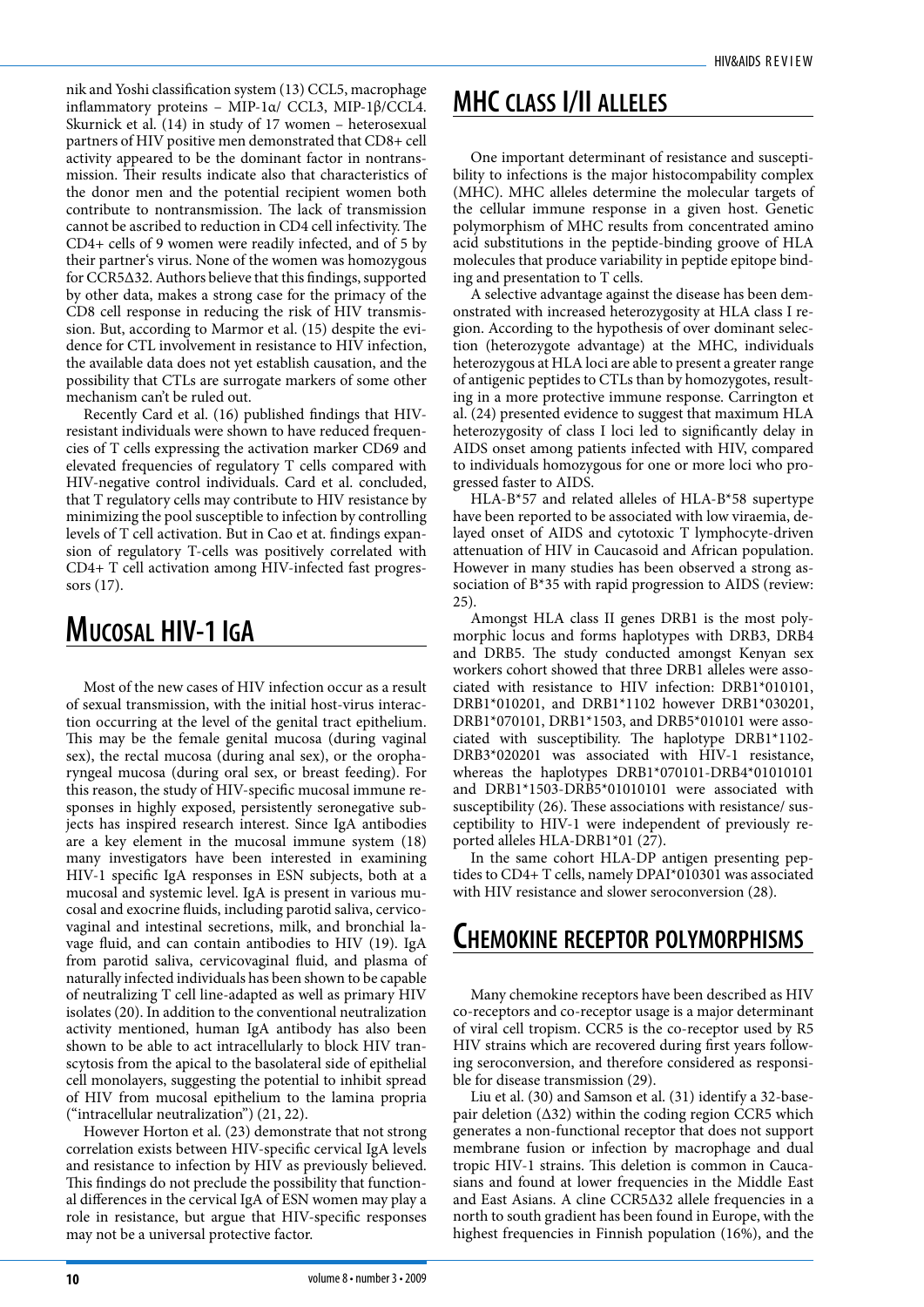lowest in Sardinia (4%). The properties of CCR5Δ32 suggest that it was rapidly enriched in Caucasians because it conferred an advantage against some relatively recent and strong selective factors, possibly a catastrophic epidemic. Even appeared a view that the dispersal of Vikings may have greatly accelerated the dissemination of the resistance allele across Europe (32). The CCR5Δ32 variant is almost completely absent in sub-Saharian African populations, where the majority of HIV infections occurs and where many investigators have described numerous cohorts of ESN. Schliekelman et al. (33) has been projected that if the HIV epidemic continues for another 100 years, it will leave a signature on the human genome at the CCR5 locus and related HIV-resistance loci. Thus, alleles that provides disease resistance during historical epidemics may continue to be positively selected by the current HIV epidemic.

Individuals homozygous for the CCR5Δ32 allele do not express any of the CCR5 chemokine receptor on their cell surfaces, and in turn, they are largely resistant to infection by HIV-1.

Unfortunately rare HIV-infected homozygous for CCR5Δ32 have been reported. In 1997 O'Brien et al. (34) described a white man with severe haemophilia A, which received over 500 000 units of Factor VIII concentrate from 1978 through 1985 and was positive for antibodies to HIV in 1985. As is turned out that this man was infected with SI strain, which do not require CCR5 and can use CXCR4 as a coreceptor (35). French investigators found another individual homozygous for the CCR5Δ32 infected with HIV strain which did not use CCR5 as coreceptor for HIV entry (36). Oh et al. presents HIV-infected CCR5Δ32 homozygous individual which displays extremely rapid disease progression. According to Oh, this is the 12th case of HIVinfection in this genotype described worldwide (37).

At the heterozygous state, this mutation has been associated with a slower progression of the disease in HIV-1 infected individuals (38). In large cohort of German seroconverters the protective effect of CCR5Δ32 heterozygosity was confirmed (37). However, whether this mutation might have a protective role also in heterozygous exposed but uninfected individuals, remains controversial (30).

In Polish population Wąsik et al. (39) found higher prevalence of CCR5Δ32 mutant allele among seronegative participants (13,6%) compared with HIV-infected patients (9,7%), although this did not attain statistical significance.

The knowledge of mechanisms of HIV entry into cells has resulted in the development of a new class of HIV therapy called entry inhibitors. The first CCR5-based entry inhibitor, maraviroc, has been recently approved.

### **Endogenous antiretrovirals**

The ability to modulate HIV replication has recently been associated with mechanism other than MHC and chemokines as well. HIV participates in multiple interactions with the infected host cell during replication. Such intra-cellular interactions have generally been viewed as benefiting HIV growth and, therefore, are considered as facilitators of infection and transmission. Recent discoveries, however, have revealed that human (and non-human primate) cells harbor at least two intrinsic (or non-immune) intracellular resistance mechanisms that can suppress HIV infection. The first is mediated by members of the APOBEC (apolipoprotein B mRNA-editing enzyme catalytic polypeptide-like) family of polynucleotide cytidine deaminases and was discovered through efforts to understand the role of HIV accessory/regulatory protein, Vif (virion infectivity factor), during viral infection (40). The second is mediated by TRIM (tripartite interaction motif) proteins and was revealed through studies of species-specific post-entry blocks to HIV and simian immunodeficiency virus (SIV) infections (41).

APOBEC3G was shown to reduce the fitness of Vif protein-deleted strains of HIV, thus preventing viral cDNA integration in the cell genome. The antiviral activity of APOBEC3G in wild-type viruses is counteracted by Vif and the resulting APOBEC3G-Vif bimolecular complex is then degraded via the ubiquitine-proteasome pathway (42). These observations have triggered a series of studies in the attempt to identify possible genetic variants of the APOBEC3G gene that might encode for a mutant protein able to overcome Vif mediated degradation, thus conferring resistance to HIV disease. Unfortunately no effective mutations have been detected in the APOBEC3G promoter but many studies seem to confirm that APOBEC3G exerts its antiviral role by varying its expression (possibly following immune modulation by cytokines, such as IFNα). Further support to this concept stems from data by Jin et al. (43) showing correlations between APOBEC3G levels and CD4+ T cell counts and viraemia in a cohort of long-term non progressors indicating a role of this protein in the control of HIV disease progression.

A second antiviral factor, TRIM5α, was recently shown to restrict the replication of a broad range of retroviruses through its interaction with the capsid of such viruses (44). TRIM5α restricts retroviruses in a species-specific manner as, for example, HIV replication is blocked by simian TRIM5α alone. But results obtained in a study analyzing the most human TRIM5α variants failed to show any significant associations between any of such variants and progression to HIV disease (45).

Recently Iqbal et al., using a unique proteomics approach in a large scale, cross-sectional cohort study, identified elafin/trappin-2 as a novel innate immune factor, which is highly associated with resistance, but a possibility remains that elafin/trappin-2 may be a biomarker of HIVresistance and may not play an active role in a mechanism of protection (46).

Attempts to define the single factor associated with resistance to infection in HIV exposed seronegative individuals – and with delayed progression in HIV-infected patients – have produced a huge amount of data that have been only briefly summarized with this review. None of the factor analysed so far, though, can be unequivocally accounted for the sometimes observed resistance to HIV infection. According to Piacentini et al. (47) critical features of this kind of research, such as inaccurate selection or stratification of patients and inadequate statistical analyses that do not consider, for example, correction for multiple tests as well as the often problematic reproducibility of the data in independent cohorts, can partially explain failure to identify such "single" factor which the resistance to infection assures. The simplest way to justify the fact that we still do not know how HIV infection is modulated, nevertheless, highlighting, once again that any single factor will unlikely be responsible for a phenomenon as complex as resistance to HIV.

Information about mechanisms of natural protection to HIV are penetrating into the public opinion causing at least at some persons false sense of security. But nobody should consider itself resistant to HIV infection and still extremely important is compliance to all e well-known safety precautions in preventing the transmission of HIV.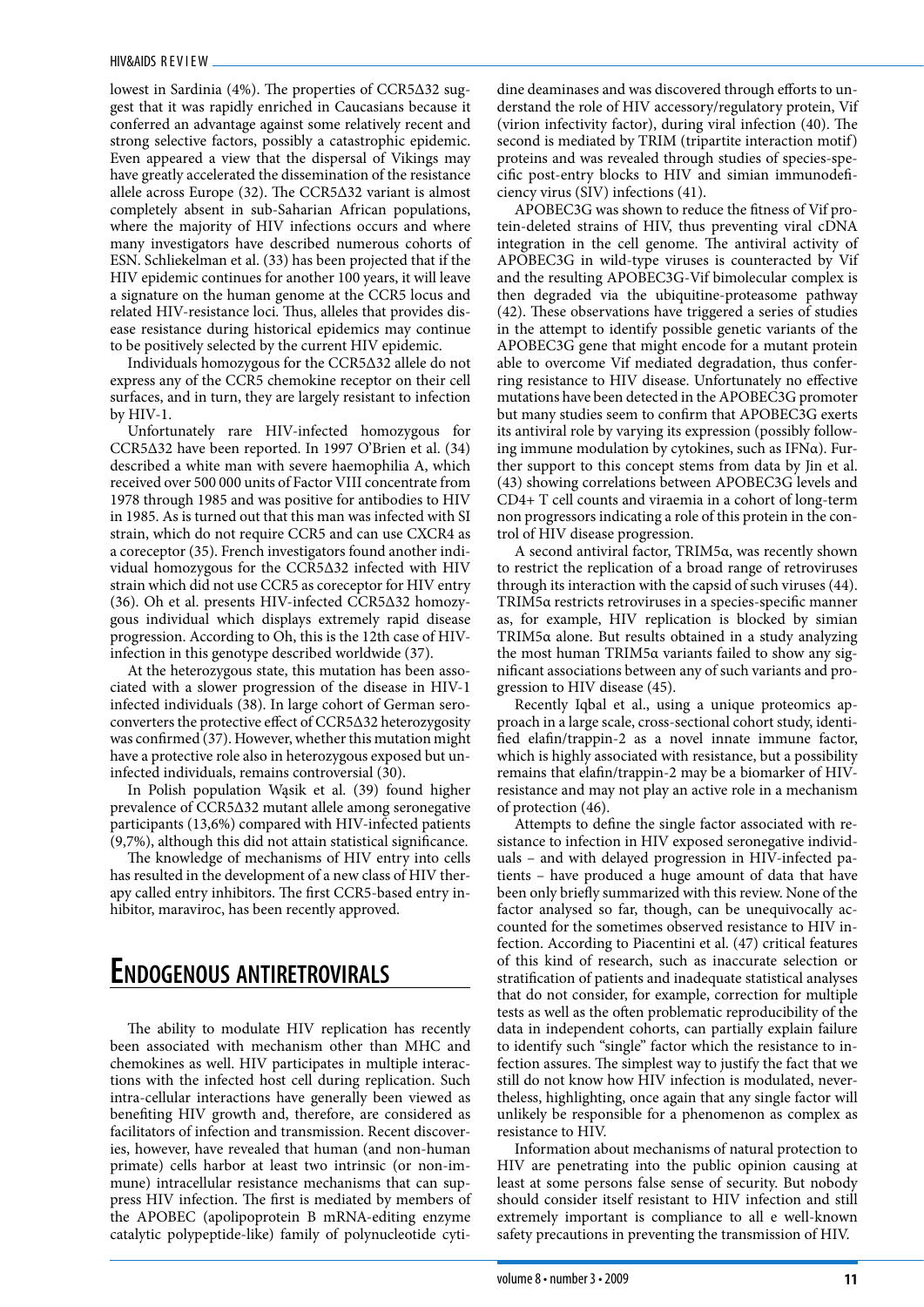#### **References**

- 1. Donegan E, Stuart M, Niland JC, et al. Infection with human immunodeficiency virus type 1 (HIV-1) among recipients of antibody-positive donations. Ann Intern Med 1990;113:733-9.
- 2. Sierra S, Kupfer B, Kaiser R. Basics of the virology of HIV-1 and its replication. J Clin Virol 2005;34:233-44.
- 3. Zheng LH, Lovsin N, Peterlin BM. Newly identified host factors modulate HIV replication. Immunol Lett 2005;97:225-34.
- 4. Cheynier R, Langlade-Demoyen P, Marescot MR, et al. Cytotoxic T lymphocyte responses in the peripheral blood of children born to human immunodeficiency virus-1-infected mothers. Eur J Immunol 1992;22:2211-7.
- 5. Rowland-Jones SL, Nixon DF, Aldhous MC, et al. HIV-specific cytotoxic T-cell activity in an HIV-exposed but uninfected infant. Lancet 1993;341:860-1.
- 6. Clerici M, Levin JM, Kessler HA, et al. HIV-specific T-helper activity in seronegative health care workers exposed to contaminated blood. JAMA 1994;271:42-6.
- 7. Fowke KR, Nagelkerke NDJ, Kimani J, et al. Resistance to HIV-1 infection among persistently seronegative prostitutes in Nairobi, Kenya. Lancet 1996;348:1347-51.
- Kaul R, Rowland-Jones SL, Kimani J, et al. Late seroconversion in HIV-resistant Nairobi prostitutes despite pre-existing HIV-specific CD8+ responses. J Clin Invest 2001;107:341-9.
- 9. Letvin NL, Walker BD. HIV versus the immune system: another apparent victory for the virus. J Clin Invest 2001;107:273-5.
- 10. Detels R, English P, Visscher BR, et al. Seroconversion, sexual activity, and condom use among 2915 HIV seronegative men followed for up to 2 years. J Acquir Immunne Defic Syndr 1989;2:77-83.
- 11. Detels R, Liu A, Hennesey K, et al., for the Multicenter AIDS Cohort Study. Resistance to HIV-1 infection. J Acquir Immunne Defic Syndr 1994;7:1263-9.
- Paxton WA, Martin SR, Tse D, et al. Relative resistance to HIV-1 infection of CD4 lymphocytes from persons who remain uninfected despite multiple high-risk sexual exposures. Nat Med 1996;2:412-17.
- 13. Zlotnik A, Yoshi O. Chemokines: a new classification system and their role in immunity. Immunity 2000;12:121-7.
- 14. Skurnik JH, Palumbo P, DeVico A, et al. Correlates of nontransmission in US women at high risk of human immunodeficiency virus type 1 infection through sexual exposure. J Infect Dis 2002;185:428-38.
- 15. Marmor M, Hertzmatk K, Thomas SM, Halkitis PN, Vogler M. Resistance to HIV infection. J Urban Health 2006;83:5-17.
- 16. Card CM, McLaren PJ, Wachihi C, Kimani J, Plummer FA, Fowke KR. Decreased immune activation in resistance to HIV-1 infection is associated with elevated frequency of CD4(+)CD25(+)FOXP3(+) regulatory T cells. J Infect Dis 2009;199:1318-22.
- 17. Cao W, Jamieson BD, Hultin LE, Hultin PM, Detels R. Regulatory T cell expression and immune activation during untreated HIV type 1 infection are associated with disease progression. AIDS Res Hum Retrovir 2009;25:183-91.
- 18. Lamm ME. Interaction of antigens and antibodies at mucosal surface. Ann Rev Microbiol 1997;51:311-40.
- 19. Devito CJ, Hinkula R, Kaul J, et al. Cross-clade HIV-1 specific neutralizing IgA in mucosal and systemic compartments of HIV-1-exposed, persistently seronegative subjects. J Acquir Immune Defic Syndr 2002;30:413-20.
- 20. Devito CJ, Broliden K, Kaul R, et al. Mucosal and plasma IgA from HIV-exposed seronegative individuals inhibit HIV-1 transcytosis across human epithelial cells. J Immunol 2000;165:5170-6.
- 21. Bomsel MM, Heyman H, Hocini S, et al. Intracellular neutralization of HIV transcytosis across tight epithelial barriers by anti-HIV envelope protein IgA or IgM. Immunity 1998;9:277-87.
- 22. Huang YT, Wright A, Gao X, Yan H, Lamm ME. Intraepithelial cell neutralization of HIV-1 replication by IgA. J Immunol 2005;174:4828-35.
- 23. Horton RE, Ball TB, Wachichi C, et al. Cervical HIV-specific IgA in a population of commercial sex workers correlates with repeated exposure but not resistance to HIV. AIDS Res Hum Retroviruses 2009;15:83-92.
- 24. Carrington M, O'Brien SJ. The influence of HLA genotype on AIDS. Ann Rev Med 2003;54:535-51.
- 25. Singh P, Kaur G, Sharma G, Mehta NK. Immunogenetic basis of HIV-1 infection, transmission and disease progression. Vaccine 2008;26:2966-80.
- 26. Lacap PA, Huntington JD, Luo M, et al. Associations of human leukocyte antigen DRB with resistance or susceptibility to HIV-1 infection in the Pumwani Sex Worker Cohort. AIDS 2008;22:1029-38.
- 27. MacDonald KS, Fowke KR, Kimani J, et al. Influence of HLA subtypes on susceptibility and resistance ro human immunodeficiency virus type 1 infection. J Infect Dis 2000;181:1581-9.
- 28. Hardie RA, Knight E, Burneau B, et al. A common HLA-DP genotype is associated with resistance to HIV-1 infection in Kenyan sex workers. AIDS 2008;22:2038-42.
- 29. Arenzana-Seisdesos F, Parmentier M. Genetic resistance to HIV infection: role of co-receptors and co-receptor ligands. Semin Immunol 2006;18:387-403.
- 30. Liu C, Carrington M, Kaslow RA, et al. Association of polymorphisms in human leukocyte antigen class I and transporter associated with antigen processing genes with resistance to human immunodeficiency virus type 1 infection. J Infect Dis 2003;187:1404-10.
- 31. Samson M, Liebert F, Doranz BJ, et al. Resistance to HIV-1 infection in caucasian individuals bearing mutant alleles of the CCR-5 chemokine receptor gene. Nature 1996;382:722-5.
- 32. Galvani AP, Novembre J. The evolutionary history of the CCR5-Δ32 HIV resistance mutation. Microb Infect 2005;7:302-9.
- Schlickelman P, Garner C, Slatkin M. Natural selection and resistance to HIV. Nature 2001;411:545-6.
- 34. O'Brien TR, Winkler C, Dean M, et al. HIV-1 infection in a man homozygous for CCR5Δ32. Lancet 1997;349:1219.
- 35. Zhang L, Huang Y, He T, Cao Y, Ho DD. HIV-1 subtype and second-receptor use. Nature 1996;383:768.
- 36. Theodorou I, Meyer L, Magierowska M, Katlama C, Rouzioux C, and the SEROCCO Study Group. HIV-1 infection in an individual homozygous for CCR5Δ32. Lancet 2006;349:1219-20.
- 37. Oh DY, Jessen H, Kücherer C, et al. CCR5Δ32 genotypes in a German HIV-1 seroconverter cohort and report of HIV-1 infection in a CCR5Δ32 homozygous individual. PLoS One 2008;3(7):e2747.
- 38. Hogan CM. Hammer SM. Host determinants in HIV infection and disease. Part 2: genetic factors and implications for antiretroviral therapeutic. Ann Intern Med 2001;134:978-96.
- 39. Wąsik TJ, Smoleń J, Kruszyński P, Bartosiewicz-Wąsik J, Beniowski M. Effects of CCR5-delta32, CCR2-64I and SDF-1- 3'A polymorphic allele on human immunodeficiency virus 1 (HIV-1) infection in the Polish population. Wiad Lek 2005;58:500-7.
- 40. Sheehy AM, Gaddis NC, Choi JD, Malim MH. Isolation of a human gene that inhibits HIV-1 infection and is suppressed by the viral Vif protein. Nature 2002;418:646-50.
- 41. Stremlau M, Owens MJ, Perron M, et al. The cytoplasmic body component TRIM5alfa restricts HIV-1 infection in Old World monkeys. Nature 2004;427:848-53.
- 42. Chiu YL, Greene WC. The APOBEC3 cytidine deaminases: an innate defensive network opposing exogenous retroviruses and endogenous retroelements. Annu Rev Immunol 2008;26:317-53.
- 43. Jin X, Brooks A, Chen H, et al. APOBEC3G/GEM15 (HA3G) mRNA levels associate inversely with human immunodeficiency virus viremia. J Virol 2005;7:11513-6.
- 44. Nisole S, Stoye JP, Saib A. TRIM family proteins: retroviral restriction and antiretroviral defense. Nat Rev Microbiol 2005;3:799-808.
- 45. Goldsmidt V, Bleiber G, May M, et al. The Swiss HIV Cohort Study. Role of common TRIM5alfa variants in HIV-1 disease progression. Retrovirology 2006;3:54.
- 46. Iqbal SM, Ball TB, Levinson P, et al. Elevated elafin/trappin-2 in the female genital tract is associated with protection against HIV acquisition. AIDS 2009;23:1669-77.
- Piacentini L, Biasin M, Fenizia C, Clerici M. Genetic correlates of protection against HIV infection: the ally within. J Intern Med 2008;265:110-24.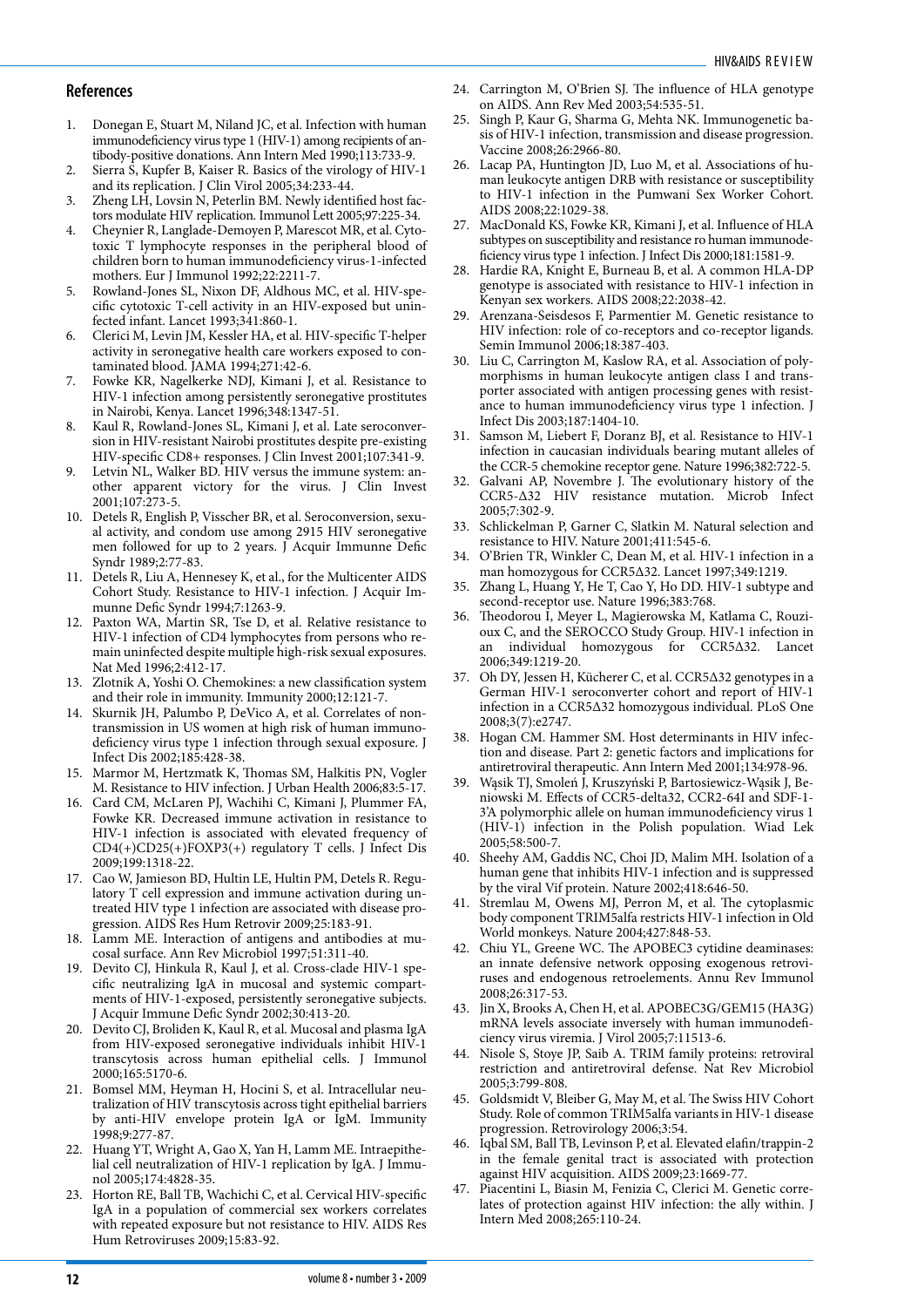| title          |                                                                                                                                                                                                                                                                                                                                                                                                                                                                                                                                                                                                                                                                                                                                                                   |
|----------------|-------------------------------------------------------------------------------------------------------------------------------------------------------------------------------------------------------------------------------------------------------------------------------------------------------------------------------------------------------------------------------------------------------------------------------------------------------------------------------------------------------------------------------------------------------------------------------------------------------------------------------------------------------------------------------------------------------------------------------------------------------------------|
|                | Genetic detection of HLA-B*5701 allele for<br>prediction of Abacavir hypersensitivity<br>among HIV-positive patients in Polish<br>population                                                                                                                                                                                                                                                                                                                                                                                                                                                                                                                                                                                                                      |
|                |                                                                                                                                                                                                                                                                                                                                                                                                                                                                                                                                                                                                                                                                                                                                                                   |
| <b>authors</b> |                                                                                                                                                                                                                                                                                                                                                                                                                                                                                                                                                                                                                                                                                                                                                                   |
|                | Piotr Ząbek <sup>1</sup> • Tomasz Dyda <sup>1</sup> • Grzegorz P. Stańczak <sup>1</sup> • Magdalena Marczyńska <sup>2</sup><br>• Ewa Firląg-Burkacka <sup>3</sup> • Janusz J. Stańczak <sup>1</sup>                                                                                                                                                                                                                                                                                                                                                                                                                                                                                                                                                               |
|                | 1. Molecular Diagnostics Laboratory, Hospital for Infectious Diseases, Warsaw, Poland                                                                                                                                                                                                                                                                                                                                                                                                                                                                                                                                                                                                                                                                             |
|                | 2. Warsaw Medical University, Warsaw, Poland<br>3. Outpatient Clinics of Warsaw Hospital for Infectious Diseases, Warsaw, Poland                                                                                                                                                                                                                                                                                                                                                                                                                                                                                                                                                                                                                                  |
| summary        |                                                                                                                                                                                                                                                                                                                                                                                                                                                                                                                                                                                                                                                                                                                                                                   |
|                | Abacavir (ABC) is a potent nucleoside reverse transcriptase inhibitor used in combined antiretroviral therapy (cART)<br>of HIV-positive patients. However, 5 to 8% of patients manifest hypersensitivity reaction to ABC (ABC HSR) during<br>first 6 weeks after therapy initiation. ABC HSR can be fatal if therapy with ABC is continued or ABC is restarted. There<br>is an association between ABC HSR occurrence and a carriage of the Major Histocompatibility Complex class I allele<br>HLA-B*5701. Genetic screening, before ABC initiation, significantly reduces a risk of developing ABC HSR. In accor-<br>dance with European AIDS Clinical Society's guidelines Molecular Diagnostics Laboratory has been testing towards<br>HI A-B*5701 since 2008. |
| key words      |                                                                                                                                                                                                                                                                                                                                                                                                                                                                                                                                                                                                                                                                                                                                                                   |
|                | abacavir, hypersensitivity, HSR, HLA-B*5701, SSP, SBT                                                                                                                                                                                                                                                                                                                                                                                                                                                                                                                                                                                                                                                                                                             |
| address        |                                                                                                                                                                                                                                                                                                                                                                                                                                                                                                                                                                                                                                                                                                                                                                   |
|                | Piotr Ząbek                                                                                                                                                                                                                                                                                                                                                                                                                                                                                                                                                                                                                                                                                                                                                       |
|                | Hospital for Infectious Diseases, Molecular Diagnostics Laboratory<br>Wolska 37 Street . 01-201 Warsaw . Poland<br>phone: +48-22 335-52-78                                                                                                                                                                                                                                                                                                                                                                                                                                                                                                                                                                                                                        |
|                | e-mail: pzabek@zakazny.pl                                                                                                                                                                                                                                                                                                                                                                                                                                                                                                                                                                                                                                                                                                                                         |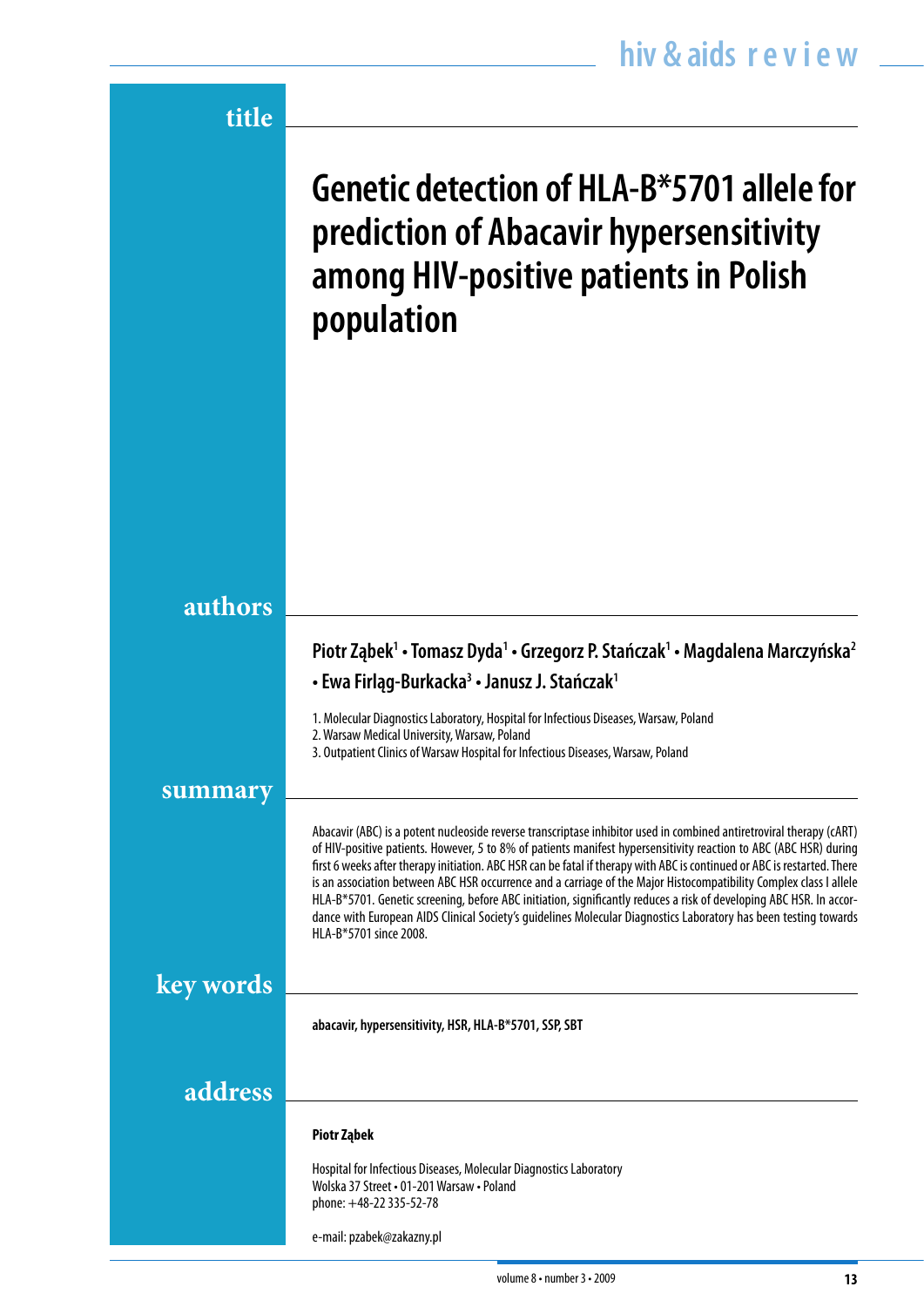### **BACKGROUND**

Hypersensitivity reaction (ABC HSR) is associated with initiation of abacavir (ABC), a potent HIV-1 reverse transcriptase inhibitor, as a part of antiretroviral therapy in HIV+ patients (1). Hypersensitivity reaction can be fatal if therapy with ABC is continued or ABC is restarted. The clinical classification of ABC hypersensitivity includes at least two symptoms of fever, rash, nausea, vomiting, headache, respiratory and gastrointestinal symptoms, lethargy, myalgia or arthralgia if they occur less than 6 weeks after exposure and resolve within 72 h of withdrawal of the drug (2). According to worldwide data hypersensitivity reaction affects 5 to 8% of patients (3). In the year 2002, an association between a diagnosis of ABC HSR and carriage of the Major Histocompatibility Complex class I allele HLA-B\*5701 was reported independently by two research groups (4, 5). Mallal et al has proposed that in white race genotyping for HLA B\*5701 should be performed before prescription of ABC. Improvement of the diagnostics with such testing has resulted in a reduction in the incidence of ABC HSR (4). PREDICT-1 study demonstrated that the presence of the allele HLA-B\*5701 had a positive predictive value of 61.2% and a negative predictive value of 95.5% (6). Genetic screening highly reduces the risk of developing ABC HSR (7), but there are evidences that ABC HSR can also develop in HLA B\*5701 negative patients (8,9). It seems that not only one genetic marker (HLA-B\*5701 allele) is responsible for developing of HRS in HIV+ patients. Mallal et al has proved that presence of HLA-DR7 and HLA-DQ3 alleles along with HLA-B\*5701 allele had a positive predictive value for hypersensitivity of 100%, and a negative predictive value of 97% (4).

Genetic screening for HLA-B\*5701 typing before ABC initiation is cost-effective in the case of white race (10). In some ethnic groups HLA-B\*5701 is not associated with hypersensitivity (11). Park et al had tested 534 Korean patients with HIV infection, no patients had the HLA-B\*5701 allele (12). In the group of  $320$  Taiwanese HIV+ patients there was only one case of HLA-B\*5701 presence (13).

The molecular techniques based on PCR are the most sensitive and accurate methods for detecting HLA-B\*5701 allele (14), but new alternative tests are introduced, i.a. flow cytometry method (15).

European AIDS Clinical Society (www.europeanaidsclinicalsociety.org) guidelines recommend HLA-B\*5701 testing for HIV positive patients at initial visit; U.S. Department of Health and Human Services (www.hhs.gov) recommends HLA-B\*5701 testing when ABC use is being considered.

Since the year 2008 our laboratory has been testing HIV-infected patients for the presence of HLA-B\*5701 allele. Initially we used sequence based typing method (PCR-SBT, Atria Genetics). SBT is a very accurate and specific technique enabling detection of new alleles, but is also relatively expensive, laborious and time-consuming. Currently we use a method based on PCR with sequence specific primers (PCR-SSP, Inno-Train, Olerup) which is much cheaper and faster. Detection and analysis of PCR product is performed in agarose gel electrophoresis. The detection of HLA-B\*5701 is of great clinical value and determines the frequency of presence of this allele in Polish population.

### **Materials and methods**

Blood samples were obtained from HIV-infected patients before ABC-containing therapy was initiated or during first visit. All blood samples were collected from patients of Pediatrics Ward of Warsaw Medical University and Outpatient Clinics Of Warsaw Hospital for Infectious Diseases. Among Pediatrics Ward's patients 70% live outside of Warsaw, among these attending Outpatient Clinics – 25% (dr M. Szczepanska-Putz and dr I. Cielniak – personal information). Genomic DNA was isolated from whole blood by spin column method (NucleoSpin Blood, Macherey-Nagel). Quality of isolated genomic DNA was evaluated in agarose gel electrophoresis. Next, DNA was amplified by PCR (Perkin-Elmer GeneAmp 9600) according to manufacturers' protocols (Inno-Train HLA-B Ready Gene B5/57 cross PCR-SSP, low resolution, Atria Genetics). Finally, PCR products were analyzed as above (PCR-SSP method) or sequenced in ABI Avant 3100 (PCR-SBT, Atria Genetics). Samples suspected for the presence of HLA-B\*5701 allele in PCR-SSP low resolution test (Inno-Train) were retested with PCR-SSP high resolution test (Olerup HLA-B\*5701 SSP).

# **Results**

Until now 238 patients have been tested for HLA-B\*5701 presence – 168 (70,5%) males and 70 (29,5%) females. Majority of tested patients were Caucasian race (98,7%), except 3 patients (Asian, Black and Arab). Twenty patients were tested with PCR-SBT method, the rest of them with PCR-SSP method. Eleven out of 238 (4,6%) patients were positive in low resolution and were further diagnosed by high resolution testing (Fig. 1).

#### Figure 1. Example of electrophoretic analysis of PCR-SSP product (Inno-Train)



Lane 1 – marker, Lane 2 – negative control, Lanes 3 – 10 – PCR SSP product and internal control

Among these patients, in 10 out of 11 cases the HLA-B\*5701 allele was confirmed in PCR-SSP high resolution test; one patient carried HLA-B\*5714 allele. Among HLA-B\*5701 positive patients there were 9 men. None of non-Caucasian race patients was HLA-B\*5701 positive.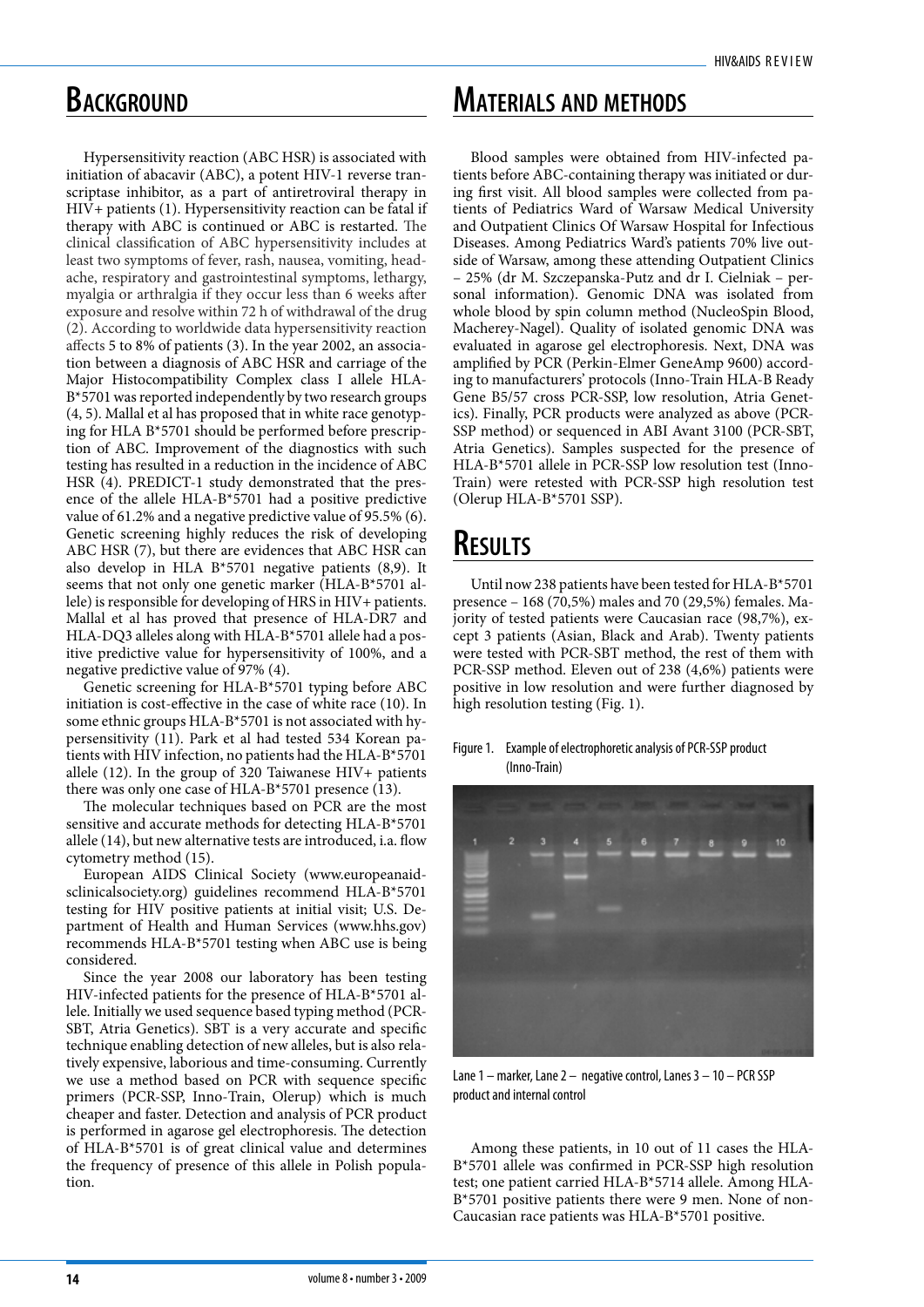

Figure 3. Percentage of HLA-B alleles detected by HLA-Ready Gene B5/57 cross test (Inno-Train, PCR-SSP method)



There were no cases of HLA-B\*5701 allele detection using the SBT method (Fig.2).

Percentage of HLA-B alleles detected by HLA-Ready Gene B5/57 cross test is presented on Fig.3. Alleles with low frequency, i.a. B\*15, B\*58, B\*78, were collected in "others' group.

# **Discussion**

Obtained data shows that among tested HIV-infected patients HLA-B\*5701 allele occurs with frequency of 4,2%. High percentage of patients living out of Warsaw makes our results representative for Polish population. Presence of HLA-B\*5701 in Polish population is similar as in other Eastern European countries according to data collected in Allele Frequencies database (www.allelefrequencies.net). Polish HIV-infected patients population is ethnically homogenous: nearly 99% of population is Caucasian. This suggests that frequency of HLA-B\*5701 allele is not underestimated by non-caucasian patients because the frequency of HLA-B\*5701 varies in different ethnicpopulations: such as  $< 1\%$  in sub-Saharan African, 1% to 2% in the Mediterranean, 5% to 20% in India, 0% in China and 4%to 10% in Thailand (16, 17).

Positive predictive value of the technology used is about 79%, negative predictive value – 99,4% (18). Thus we believe that genetic screening for HLA-B\*5701 presence is a useful and cost effective tool in the treatment of HIV+ patients. New, rapid and sensitive tests are being generated which give a chance to reduce time to obtain typing results. We think that HLA-B\*5701 typing will become a part of personalized medicine for HIV+ patients.

#### **References**

- 1. Carr A, Cooper DA. Adverse effects of antiretroviral therapy. Lancet 2000;356:1423-30.
- 2. Phillips EJ, Wong GA, Kaul R et al. Clinical and immunogenetic correlates of abacavir hypersensitivity. AIDS 2005;19:979-81.
- 3. Hetherington S, McGuirk S, Powell G, et al. Hypersensitivity reactions during therapy with the nucleoside reverse transcriptase inhibitor abacavir. Clin Ther 2001;23:1603-14.
- 4. Mallal S, Nolan D, Witt C, et al. Association between presence of HLA-B\*5701, HLA-DR7, and HLA-DQ3 and hypersensitivity to HIV-1 reverse-transcriptase inhibitor abacavir. Lancet 2002;359:727-32.
- 5. Hetherington S, Hughes AR, Mosteller M, et al. Genetic variations in HLA-B region and hypersensitivity reactions to abacavir. Lancet 2002;359:1121-2.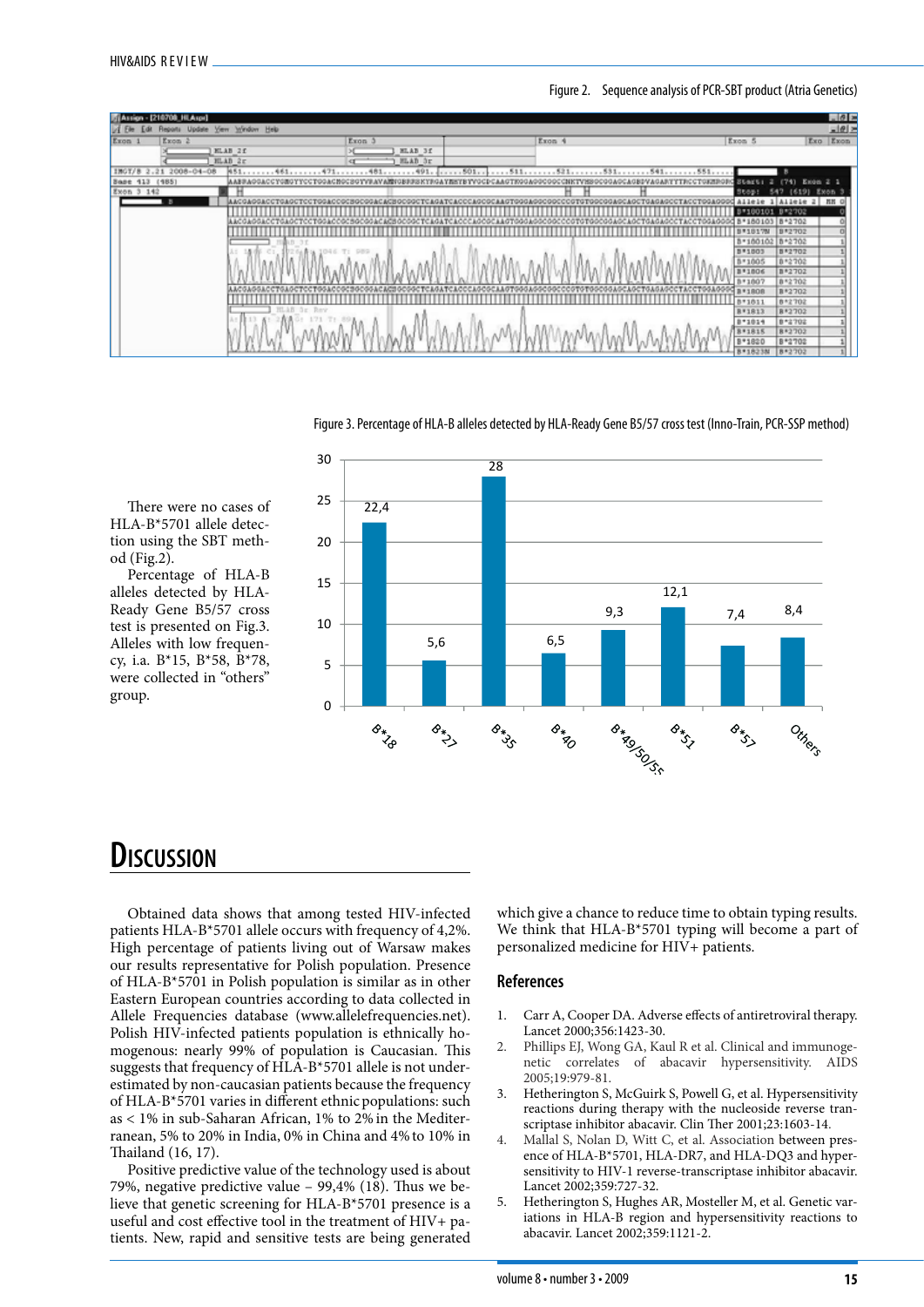- 6. Mallal S, Philips E, Giampiero C et al. HLA-B\*5701 Screening for hypersensitivity to abacavir. N Engl J Med. 2008;358:568-79.
- 7. Rauch A, Nolan D, Martin A et al. Prospective genetic screening decreases the incidence of abacavir hypersensitivity reactions in the Western Australian HIV cohort study. Clin Infect Dis 2006;43:99-102.
- 8. Calza L, Rosseti N, Biagetti C et al. Abacavir induced reaction with fever and severe skin rash in a patient tested human leucocyte antigen B\*5701 negative. Int J STD AIDS 2009;20:276-7.
- 9. Bonta PI, Vermeulen JN, Speelman P et al. Severe abacavir hypersensitivity reaction in a patient tested HLA-B\*5701 negative. AIDS 2008;12:1522-3.
- 10. Hughes DA, Vilar FJ, Ward CC et al. Cost-effectiveness analysis of HLA-B\*5701 genotyping in preventing abacavir hypersensitivity. Pharmacogenomics 2004;14:335-42.
- 11. Hughes AR, Mosteller M, Bansal AT et al. Association of genetic variations in HLA-B region with hypersensitivity to abacavir in some, but not all, populations. Pharmacogenomics 2004; 5:203-11.
- 12. Park WB, Choe PG, Song KH et al. Should HLA-B\*5701 screening be performed in every ethnic group before starting abacavir? Clin Infect Dis. 2009;48:365-7.
- 13. Sun HY, Hung CC, Lin PH et al. Incidence of abacavir hypersensitivity and its relationship with HLA-B\*5701 in HIV-infected patients in Taiwan. J Antimicrob Chemother. 2007;60:599-604.
- 14. Gyllensten U, Allen M. PCR-based HLA Class II typing. Genome Res. 1991;1:91-98.
- 15. Martin AM, Krueger R, Almeida CA et al. A sensitive and rapid alternative to HLA typing as a genetic screening test for abacavir hypersensitivity syndrome. Pharmacogenet Genomics 2006;16:353-7.
- 16. Nolan D, Gaudieri S, Mallal S. Pharmacogenetics: a practical role in predicting antiretroviral drug toxicity? J HIV Ther 2003;8:36-41.
- 17. Phillips EJ. Genetic screening to prevent abacavir hypersensitivity reaction: are we there yet? Clin Infect Dis 2006;43:103- 5.
- 18. Martin AM, Nolan D, Gaudieri S et al. Predisposition to abacavir hypersensitivity conferred by HLA-B\*5701 and a hyplotypic Hsp70-Hom variant. Proc Natl Acad Sci USA 2004;101:4180-5.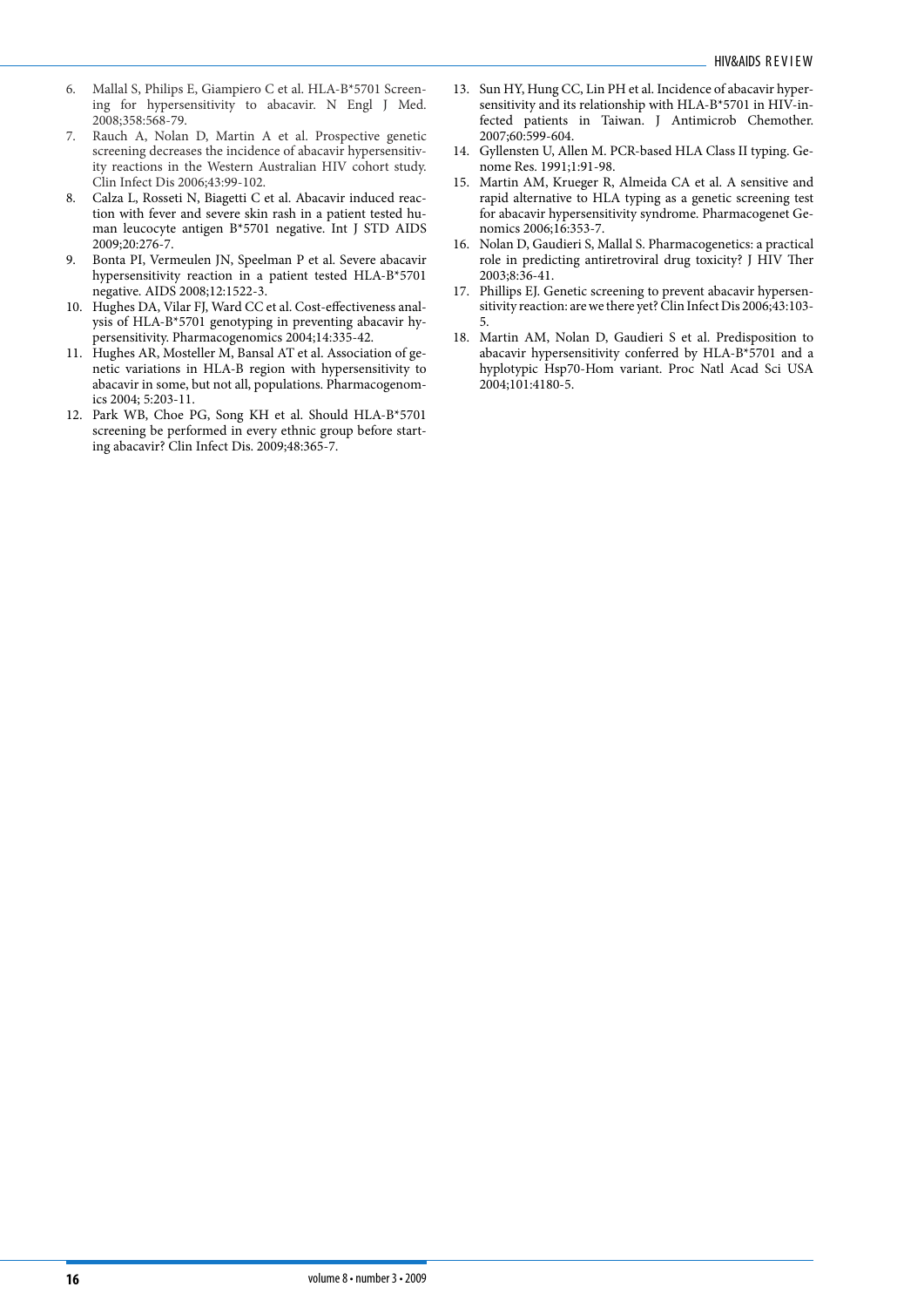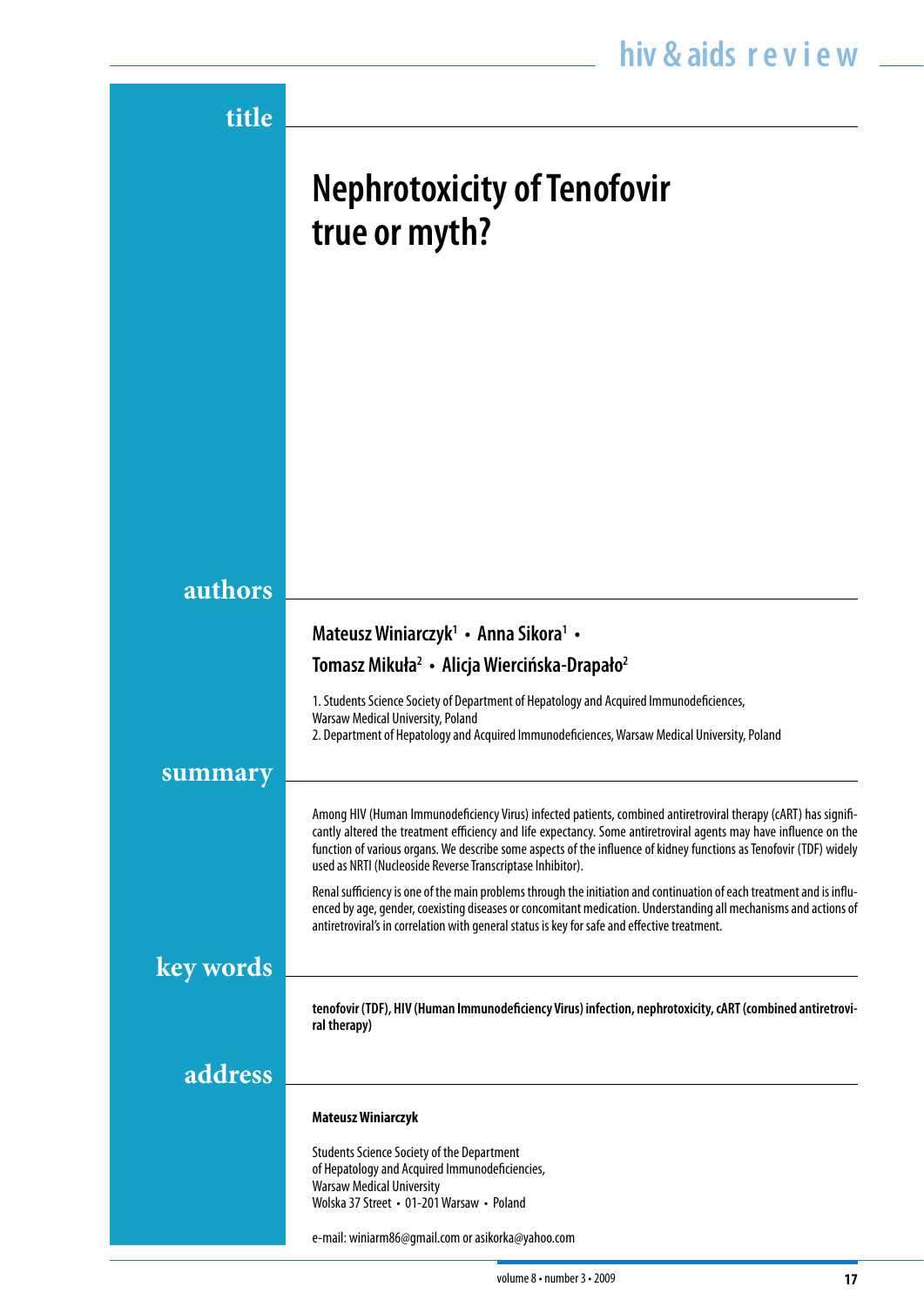### **BACKGROUND**

Renal dysfunction related to HIV infection can be overlapped to other viral coinfections (HBV, HCV), arterial hypertension, diabetes mellitus or using nephrotoxic drugs (1). Based on several studies we can find that even long term use of Tenfovir (TDF) may be safety for kidneys. Other trials suggest renal dysfunction as a main complication may even lead to TDF treatment discontinuation.

Initiating or changing the components of antiretroviral treatment is very difficult for both the patient and doctor. In response to some clinical observation results, we can reduce risk of CART (combined antiretroviral therapy) failure and protect patients against possible side effects and reduce risk of organ complications.

### **Tenofovir (TDF)**

One of the most documented renal complications is Tenofovir disoproxil fumarate (Viread). Tenofovir is also one of the components of Truvada. It is a pill that contains two drugs used to fight HIV: Tenofovir (Viread) and emtricitabine (Emtriva) or Atripla a combination of three HIV medicines: efavirenz (Sustiva), emtricitabine (Emtriva) and tenofovir disoproxil fumarate (Viread). Tenofovir has a high antiviral activity against drug-resistant strains of HIV, this is one of the drugs of choice in the first-line combinations of antiretroviral therapy.

TDF dosage is 1 pill once daily and is generally well tolerated. Patients treated with TDF can develop proximal tubular dysfunction with higher-than-normal levels of creatinine in their blood and urine; this can suggest kidney disfunction. Using biochemical results we can detect less than-normal phosphorus levels in the blood. It was described as Fanconi Syndrome (FS) connected with TDF.

The Fanconi Syndrome is a disorder in which the proximal tubular function of the kidney is impaired, resulting in decreased reabsorption of electrolytes and nutrients as glucose, aminoacids, uric acid, phosphate and bicarbonate. This leads to: hypophosphatemia connected with phosphaturia, proteinuria, aminoaciduria, glycosuria, acidosis, hypokalemia, hyperchloremia. The main clinical features connected with the Fanconi Syndrome are: polyuria, polydipsia and dehydration.

The disease can be inherited as well as acquired. The acquired FS is often connected with concomitant treatment with nephrotoxic agents such as tetracyclines or when it is used among patients with former chronic renal disease.

Main inherited causes of Fanconi Syndrome in children are: cystinosis (the most common cause of FS in children), Wilson`s disease, Lowe Syndrome, tyrosinemia (Type I), galactosemia, glycogen storage diseases, and fructose intolerance (4).

In 2004 mechanizm of Fanconi Syndrome (FS) was described as unclear (2). Two years later results of Izzedine et al. trial in mutational screening of the genes for MRP2 (ABCC2) and MRP4 (ABCC4) performed using genomic DNA assessing among 13 HIV-infected patients presenting symptoms of TDF induced tubulopathy shown an assosciation of ABCC2 haplotypes with renal proximal tubulopathy induced by TDF in HIV-1 infected patients (3).

Some of nephrotoxic drugs mostly used among HIV infected patients are listed below:

- NSAIDS (non-steroidal anti-inflammatory agents),
- Aminoglycoside antibiotics,
- Bactrim (co-trimoxazole, trimethoprim-sulfamethoxazole),
- Amphotericin B (Fungizone),
- Pentamidine i.v.,
- Acyclovir (Zovirax),
- Foscarnet (Foscavir), adefovir (Hepsera), cidofovir (Vistide).

Tenofovir is only one among NRTIs which can be a cause of increased creatinine concentration but often without necessity of withdrawing.

Patients with complications listed below can interact with the renal transport of organic anions leading to proximal tubular intracellular accumulation of TDF (5):

- Low lymphocytes CD4 count,
- Low body weight,
- Arterial hypertension,
- Diabetes mellitus,
- Co-infections with HCV or HBV,
- Treponema pallidum infection,
- Previous exposure to nephrotoxic drugs,
- Boosted protease inhibitors,
- Using didanosine (ddI).

Some clinical cohort studies have shown little evidence of nephrotoxicity associated with TDF: In an analysis of data from more than 5000 patients in the Tenofovir Expanded Access Program, grade 3 or 4 abnormalities in serum creatinine or phosphorus were observed in only 0.3% and 0.6% of patients, respectively (6).

Patients treated with TDF must be monitored for glycosuria, phosphaturia, proteinuria, phosphoremia. Also an assessment for mitochondrial toxicity should be controlled NRTI treatment. In these situations therapy containing TDF should be stopped to avoid the risk of serious renal failure (7).

Despite side effects and the risk of renal toxicity in some trials with Tenofovir, it also demonstrated renal safety profile. In the trial GS 903 with 299 treatment-naive patients TDF were given a combination of Lamivudine and Efavirenz as an initial regiment. No cases of renal failure were reported within the 144 weeks and no significant differences in renal function were observed compared with patients taking Stavudine, Lamivudine and Efavirenz (8,9).

In the RECOVER trial only 0.4% of over 1000 patients treated with TDF discontinued due to renal failure (10).

Moreover, a report of 2-year's worth of analysis data of GS 902 and GS 907 (follow up 133 weeks) studies with TDF among 687 treatment-experienced patients indicated that < 1% of patient's discontinued TDF treatment due to renal events (1).

In the Chelsea and Westminster Hospital among 4000 patients, increases in serum creatinine were no more common among patients treated with TDF than among patients treated with other antiretroviral drugs. Moreover were less common than among patients who received no antiretroviral therapy et al. (11).

Only 9 (0.01%) patients of 1058 exposed to TDF in other cohort, developed increased creatinine levels without another obvious cause. The majority of patients in the cohort who experienced an increase in creatinine levels had other reasons for renal dysfunction. A review of the records of 447 patients treated for at least 12 weeks revealed rare (1.3%) occurrences of grade 1 and 2 nephrotoxicity, most of which were attributed to other causes (12). Similar results were in German cohort of 206 Tenofovir-treated patients with 227 patient-years of follow-up. In this study the median increase of creatinine was 0.11 mg/mL (13).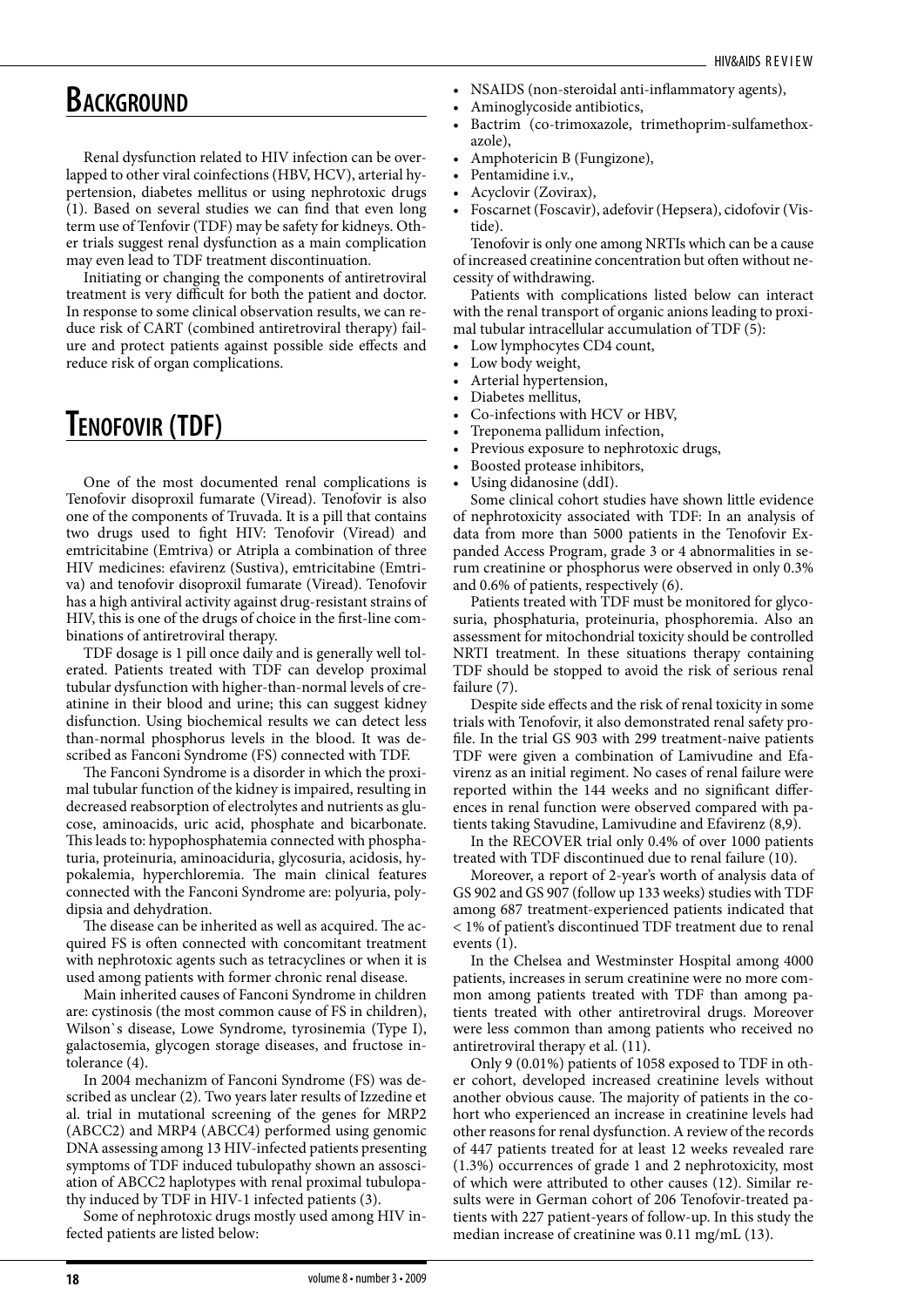### **Methods of assessment of renal function**

The most common method to determine renal function is analyzing the blood concentrations of the waste substances of creatinine and urea, electrolytes kalium, natrium, magnesium. We should know that it can be inadequate to determine the kidneys function.

Blood urea nitrogen (BUN) and creatinine will not be raised above the normal range until 60% of total renal function is lost. One of the most accurate methods for the assessment of kidney function is glomerular filtration rate (GFR) – this is the volume of fluid filtered from the renal glomerular capillaries per time unit (Picture 1).

Picture 1. GFR formula

**GFR = Urine concentration × Urine flow Plasma concentration**

The GFR can be determined by injecting inulin into the plasma. Since inulin is neither reabsorbed nor secreted by the kidneys after glomerular filtration, its rate of excretion is directly proportional to the rate of filtration of water and solutes across the glomerular filter.

Another prognostic marker for kidney disease is microalbuminuria. This is the assessment, calculating the amount of small albumin in the urine that cannot be detected by urine dipstick methods. In healthy individuals albumin is not normally present in urine because it is retained in the bloodstream by the kidneys. Microalbuminuria is diagnostically confirmed when albumin flow is from 20 to 200 µg/min in 24-hour urine collection. Macroalbuminuria is when the albumin result in urine is over 300 mg/L.

Creatinine clearance (ClCr) is calculated as creatinine concentration in the urine sample (UCr), urine flow rate (V), and the plasma concentration (PCr).

Picture 2. Creatinine clearance (ClCr) formula:

 $CICr = \n\begin{array}{ccc}\n\text{UCr} \times \text{V}\n\end{array}$ **PCr**

Since the product of urine concentration and urine flow rate yields creatinine excretion rate, which is the rate of removal from the blood, creatinine clearance is calculated as removal rate per min (UCr×V) divided by the plasma creatinine concentration. To allow comparison of results between people of different sizes, the ClCr is often corrected for the body surface area (BSA) and expressed compared to the average sized man as  $mL/min/1.73$  m<sup>2</sup>. While most adults have a BSA that approaches 1.7 (1.6-1.9), extremely obese or slim patients should have their ClCr corrected for their actual BSA.

Compared to the MDRD (*Modification of Diet in Renal Disease*) formula, the inulin clearance slightly overestimates the glomerular function. In some cohorts CrCl were estimated using the Cockcroft-Gault equation (Picture 4). It is named after the scientists who first published the formula, and it employs serum creatinine to predict the creatinine clearance (14).

Picture 3. Corrected creatinine clearance (ClCr) formula:

 $CICr$  (corrected) =  $\frac{UCr \times 1.73}{R}$ **BSA**

*BSA can be calculated on the basis of weight and height common formula. BSA*  $(m^2) = ([Height(cm) \times Weight(kg)] / 3600)^{1/2}$ .

In studies using the Cockcroft-Gault equation age, diet, race, HIV transmission risk group, hypertension, viral load, and choice of other antiretroviral agents were not associated with decline in renal function (15).

Picture 4. Cockcroft-Gault Formula for Predicting Creatinine Clearance

**Estimated**  Estimated<br>CrCl (mL/min) =  $\frac{(140\text{-age}) \times \text{weight (kg)}}{\text{Serum creationine [mg/dL]} \times 72} \times (0.85 \text{ if female})$ 

In other studies, glomerular filtration rates (GFR) were calculated based on the modification of diet in renal disease (MDRD) equation (Picture 5) (16).

A recently advocated formula for calculating the GFR is one that was developed by the *Modification of Diet in Renal Disease Study Group*. The most commonly used formula is the "4-variable MDRD" which estimates GFR using four variables: serum creatinine, age, race, and gender. The original MDRD used six variables with the additional variables being the blood urea nitrogen and albumin levels (17).

Picture 5. MDRD Formula for predicting GFR in mg/dL

**GFR**  $(mL/min/1.73 \text{ m}^2) = 186 \times (\text{serum creationine [mg/dL]})^{-1,154}$ **× (age)-0,203 × (0,742 if female) × (1,210 if African American)**

For creatinine in  $\mu$ mol/L:

**GFR**  $(mL/min/1.73 \text{ m}^2) = 32788 \times (\text{serum creationine [mg/dL]})^{-1,154}$  $\times$  (age)<sup>-0,203</sup>  $\times$  (0,742 if female)  $\times$  (1,210 if African American)

For MDRD equation also includes serum albumin and blood urea nitrogen (BUN) levels. Where the creatinine and blood urea nitrogen concentrations are both in mg/dL. The albumin concentration is in g/dL.

GFR  $(mL/min/1.73 \text{ m}^2) = 170 \times (serum creationine [mg/dL])^{-0,999}$ **× (age)-0,176 × (0,762 if female) × (1,180 if African American)**   $\times$  BUN<sup>-0,170</sup> $\times$  Albumin<sup>-0,318</sup>

Overall, the investigators found that patients treated with cART were more likely to have a GFR below 60 mL/min  $/1.73$  m<sup>2</sup> than uninfected men, but there was no difference  $(p > 0.05)$  for GFRs between 60 and 89 mL/min/1.73 m<sup>2</sup>.

Among patients receiving cART using Tenofovir was associated with a GFR lower than non use (odds ratio [OR] was 1.7; 95% CI, 1.1-2.1 for a GFR of 60-89 mL/min/1.73 m<sup>2</sup> and OR, 2.0; 95% CI, 0.8-4.9 for a GFR < 60 mL/min/1.73 m2 ).

This data, connects with similar observations from other randomized trials, and emphasize the renal safety of Tenofovir in patients who have normal renal function at baseline.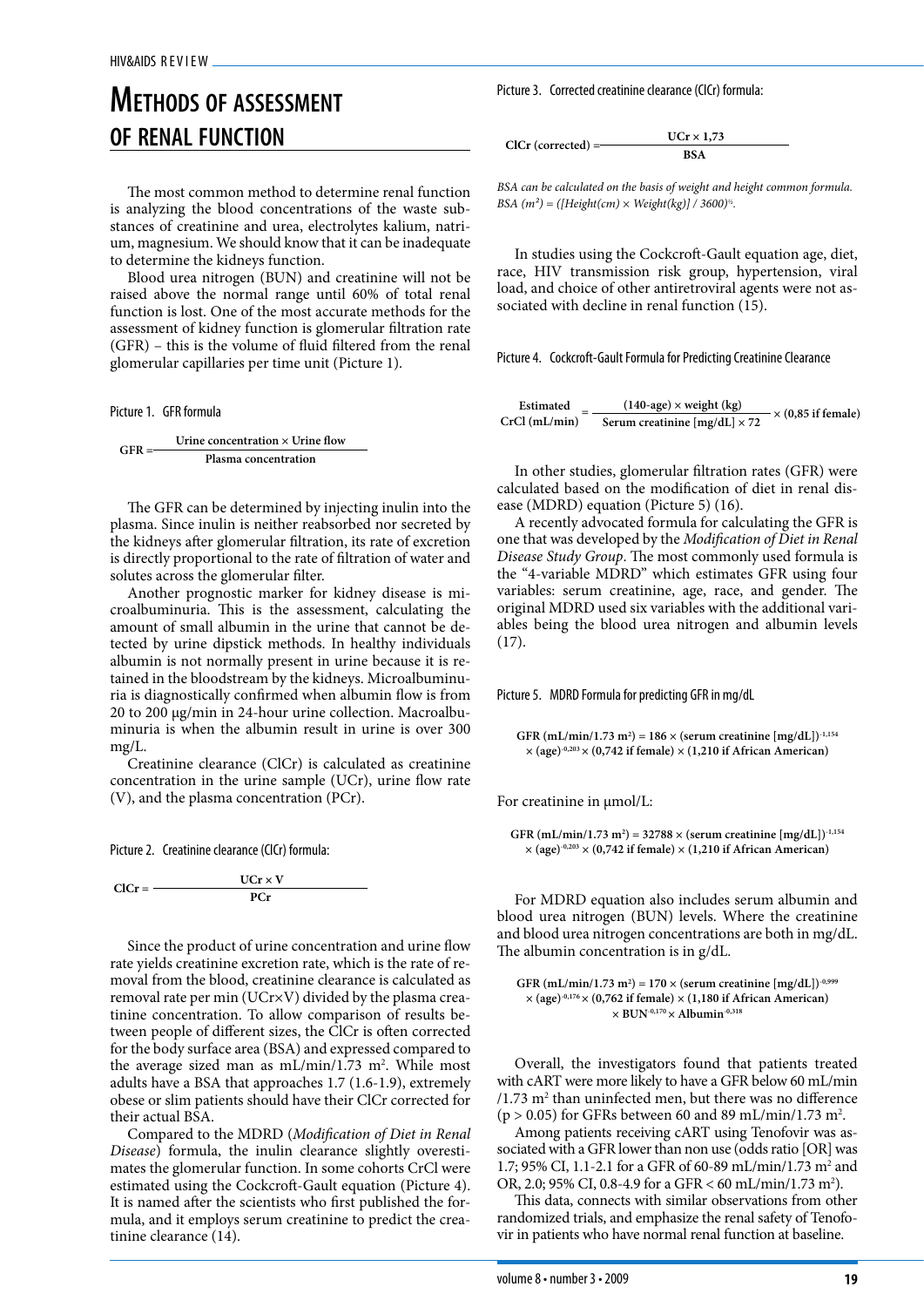The CKD-EPI (Chronic Kidney Disease Epidemiology Collaboration) equation was developed in an effort to create a formula more precise than the MDRD formula, especially when actual GFR is  $> 60$  mL/min/1.73 m<sup>2</sup> [18]. Another tool to calculate GFR is estimated GFR (eGFR) is the Mayo Quadratic Formula (Picture 6) (19):

Picture 6. Mayo Quadratic Formula (MQF)

**The equation MQF is: GFR = exp [1.911 + 5.249/SCr – 2.14/Scr^2 – 0.00686 × Age – 0.205 (if female)]**

*\*Scr – single creatinine determination (mg/dL). When SCr < 0.8 mg/dL, use 0.8 for Scr*

This formula was developed by Rule et al. in an attempt to better estimate GFR in patients with preserved kidney function. The results of the MDRD and MCQ are expressed directly after adjustment to body surface area. It is well recognized that the MDRD formula tends to underestimate GFR in patients with preserved kidney function.

### **Conclusions**

Results of numerous studies analyzing Tenofovir nephotoxicity in HIV infected patients seem to be conflicting. Some data indicate that use of Tenofovir can lead to a decline in renal function. Others show good tolerance and low incidence of renal complications. Some factors such as age, gender, height, weight, concomitant diseases and treatment should be considered before and during Tenofovir treatment. Methods to assess renal functio-n are as important as the factors previously discussed and we should regard all information about the patient. All these factors have an influence on renal sufficiency and it is necessary to know them to ensure the patients best possible treatment.

#### **References**

- 1. Cheng A, Wulfsohn M, Cheng SS, Toole JJ. Two years long term safety profile of tenofovir DF (TDF) in treatment-experienced patients from randomized, double-blind, placebocontrolled clinical trials. Proceedings of the 9th European AIDS Conference; 2003 Oct 25-29; Warsaw, Poland. Abstract 156.
- 2. Breton G, Alexandre M, Duval X et al. Tubulopathy Consecutive to Tenofovir-containing Antiretroviral Therapy in Two Patients Infected with Human Immunodeficiency Virus-1. Scand J Infect Dis 2004;36:527-8.
- 3. Izzedine H, Hulot JS, Villard E et al. Association between ABCC2 gene haplotypes and tenofovir-induced proximal tubulopathy. J Infect Dis 2006;194:1481-91.
- 4. Gaspar G, Monereo A, García-Reyne A, de Guzmán M. Fanconi syndrome and acute renal failure in a patient treated with tenofovir: a call for caution. AIDS 2004;18:351-2.
- 5. Madeddu G, Quirino T, Carradori S et al. Renal toxicity in HIV-infected patients receiving HAART. Infez Med 2006; 14:125-34.
- 6. Gallais H, Lazzarin A, Adam A et al. The Viread Expanded Access Program (EAP) in Europe/Australia: summary of the safety and efficacy of tenofovir disoproxil fumarate (TDF) in antiretroviral treatment (ART) experience patients. Proceedings of the XV International AIDS Conference; 2004 July 11-16; Bangkok, Thailand. Abstract TuPeB4552.
- 7. De la Prada FJ, Prados AM, Tugores A, Uriol M, Saus C, Morey A. Acute renal failure and proximal renal tubular dysfuntion in a patient with acquired immunodeficiency syndrome treated with tenofovir**.** Nefrología 2006;26:626-30.
- 8. Gallant JE, Staszewski S, Pozniak AL et al. Efficacy and safety of tenofovir DF vs stavudine in combination therapy in antiretroviral-naïve patients: a randomized trial. JAMA 2004;292:191-201.
- 9. Izzedine H, Hulot JS, Vittecoq D et al. Long-term renal safety of tenofovir disoproxil fumarate in antiretroviral-naive HIV-1-infected patients data from a double-blind randomized active-controlled multicentre study. Nephrol Dial Transplant 2005;20:743-6.
- 10. Estrada V, Ena J, Domingo P et al. Renal safety of tenofovir DF in HIV treatment-experienced patients with adverse events related to NRTI use (RECOVER STUDY). Proceedings of the 44th Interscience Conference on Antimicrobial Agents and Chemotherapy; 2004 Oct 30 - Nov 2; Washington, DC. USA. Abstract H-169.
- 11. Jones R, Stebbing J, Nelson M et al. Renal dysfunction with tenofovir disoproxil fumarate-containing highly active antiretroviral therapy regimens is not observed more frequently: a cohort and case-control study. J Acquir Immune Defic Syndr 2004;37:1489-95.
- 12. Roca B, Gisbert C, Cabestany B, Perez AP, Ventura JM. Metabolic and renal profile before and after tenofovir DF. Proceedings of the XV International AIDS Conference; 2004 July 11-16; Bangkok, Thailand. Abstract B10708.
- 13. Horberg MA, Klein DB, Yu J, Sinn K, Yu J. Effect of tenofovir on renal function in a "real world" clinic setting. Proceedings of the XV International AIDS Conference; 2004 Jul 11- 16; Bangkok, Thailand. Abstract WePpB2066.
- 14. Gault MH, Longerich LL, Harnett JD, Wesolowski C. Predicting glomerular function from adjusted serum creatinine. Nephron 1992;62:249-56.
- 15. Reisler R, Jacobson L, Gupta S et al. Chronic kidney disease and the use of HAART. Proceedings of the 12th Conference on Retroviruses and Opportunistic Infections; 2005 Feb 22- 25; Boston, Massachusetts. USA. Abstract 818.
- 16. Becker S, Balu R, Fusco J. Beyond serum creatinine: identification of renal insufficiency using glomerular filtration: implications for clinical research and care. Proceedings of the 12th Conference on Retroviruses and Opportunistic Infections; 2005 Feb 22-25; Boston, Massachusetts. USA. Abstract 819.
- 17. Levey AS, Bosch JP, Lewis JB, Greene T, Rogers N, Roth D. A more accurate method to estimate glomerular filtration rate from serum creatinine: a new prediction equation. Modification of Diet in Renal Disease Study Group. Ann Intern Med 1999;130:461-70.
- 18. Levey AS, Stevens LA, Schmid CH, et al. A New Equation to Estimate Glomerular Filtration Rate Ann Intern Med. 2009; 150:604-12.
- 19. Rule AD, Larson TS, Bergstralh EJ, Slezak JM, Jacobsen SJ, Cosio FG. Using serum creatinine to estimate glomerular filtration rate: accuracy in good health and in chronic kidney disease. Ann Intern Med 2004;141:929-37.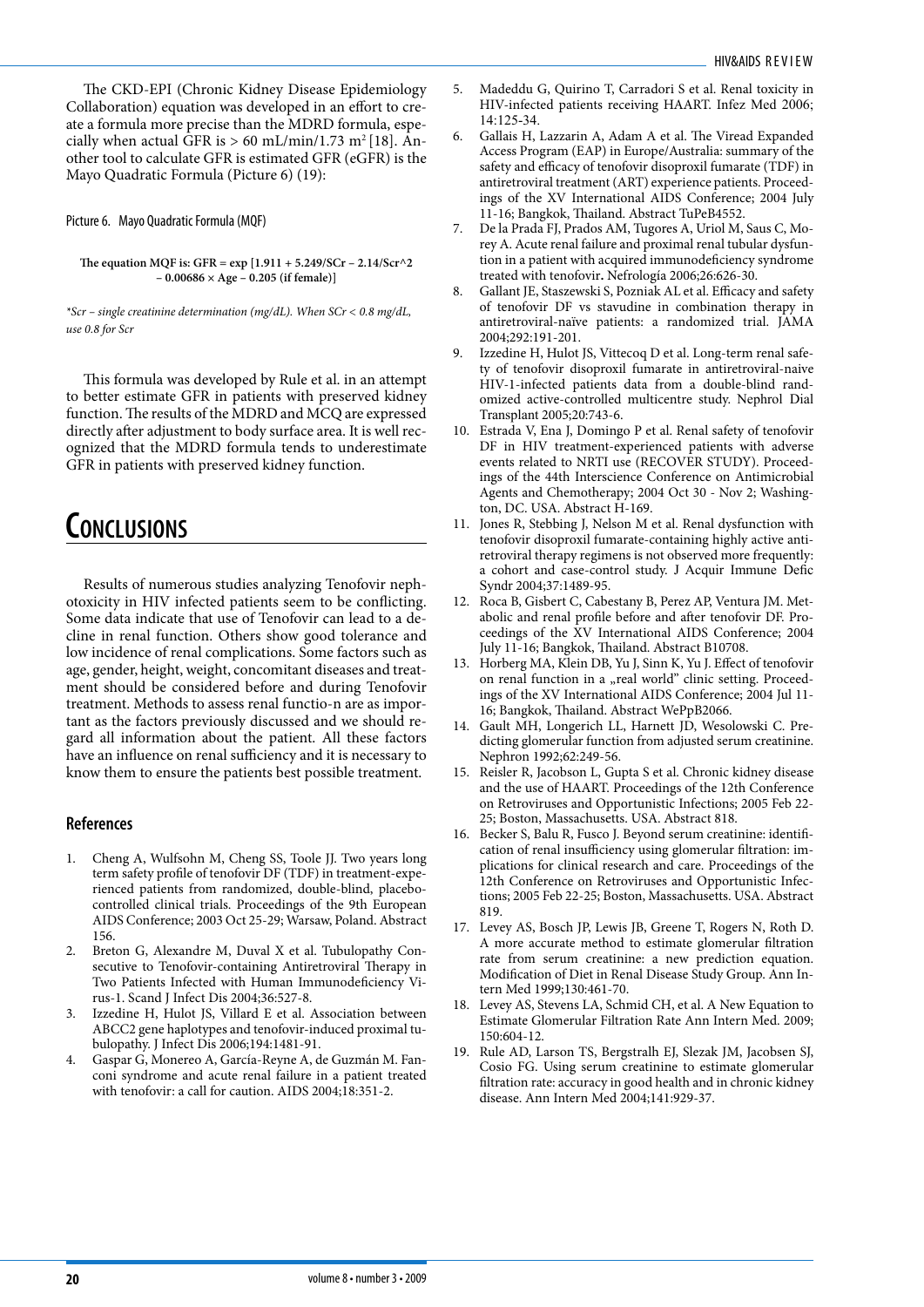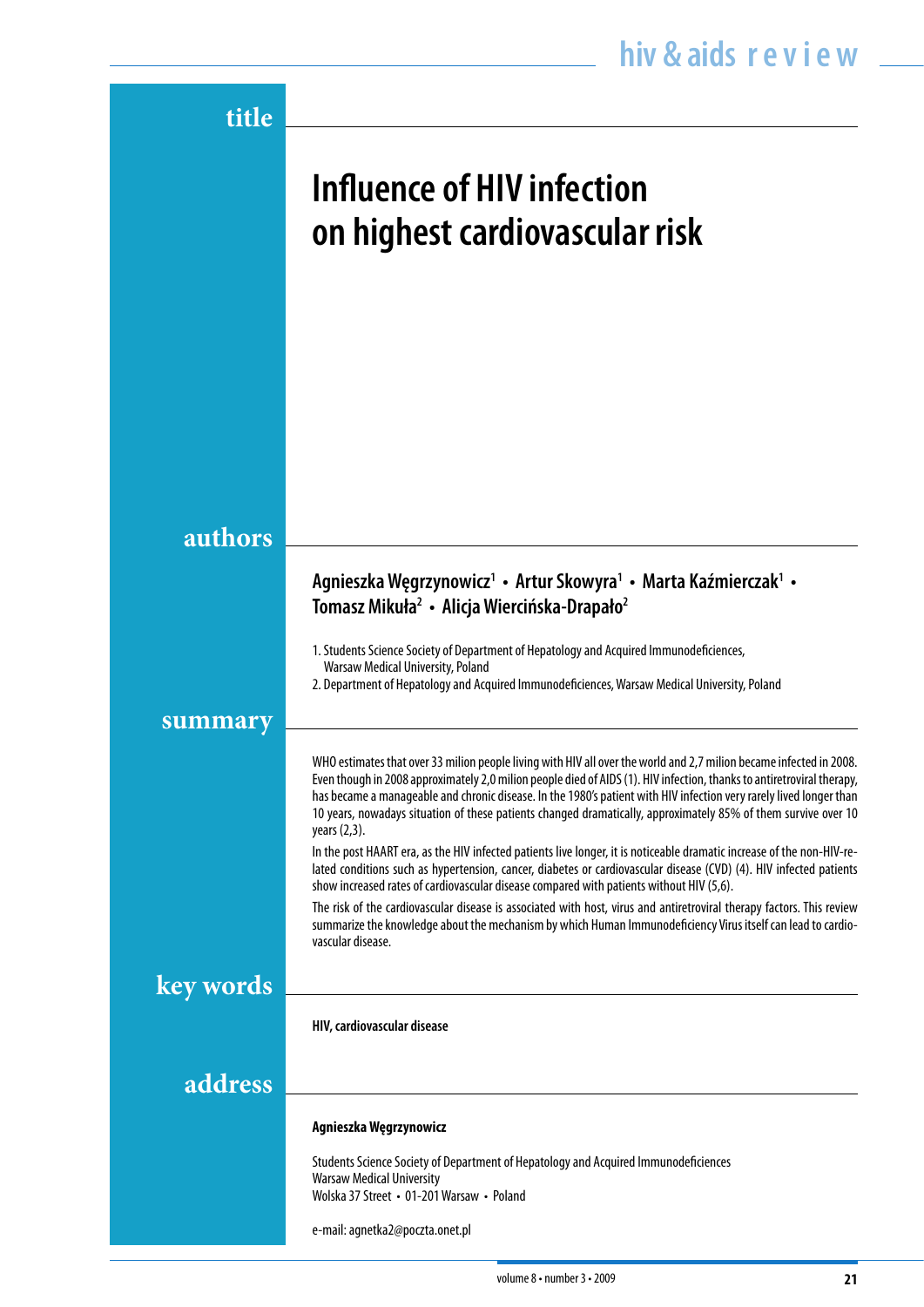# **Human Immunodeficiency Virus – the structure and patomechanism of action**

Human Immunodeficiency Virus is a member of the RNA retroviridae family. HIV is spread through damaged mucosal surfaces for example during unprotected sexual contact or by direct transmission into the blood. In short HIV is composed of two copies RNA, enzymes such as reverse transcriptase, proteases, ribonuclease and integrase, complex of glicoproteines: gp120, gp41. Virus infects lymphocytes, macrophages, dendritic cells, but mostly prefer to infect the CD4 cells. HIV attaches to cells and infects them via coreceptors for chemokines such as CCR5 and CXCR4. Within the cell HIV reverse transcriptase transcribed viral RNA to DNA. Then viral DNA migrates towards cell nucleus and via integrase integrates into the patient genome. Untreated and uncontrolled viral replication conducts to CD4 lymphocytes reduction and results immune system dysfunction. Once the level of the CD4 reduce < 200/mm3 , HIV infection turn to the acquired immunodeficiency syndrome (AIDS). HIV – associated malignancies and opportunistic infections can also manifest the AIDS [7].

### **The mechanisms of highest cardiovascular risk in HIV-infected patients**

Endothelial dysfunction is the basic mechanism of the cardiovascular disease and is caused by chronic inflammation, platelet activation and hypercoagulability.

Human Immunodeficiency Virus can induce the endothelium dysfunction by cytokines secreted by activated monocytes and via direct effect – proteins *tat* and gp120 [8].

A simple evidence of the chronic inflammation in HIVinfection give a higher levels of the inflammatory markers such as C-reactive protein (CRP) and some interleukins: IL-6, IL-8 and TNF-alfa activated by the HIV *tat* protein [9]. HIV- infected patients with high level of CRP compare to control group are in the higher risk for cardiovascular disease [10]. Increased levels of IL-6 and IL-8 are correlated with higher levels of Von Willebrand Factor (vWF) and plasminogen activator, interestingly all this markers strictly depend on the HIV viral load [11].

HIV *tat* protein stimulates endothelial cells to produce adhesion molecules such as vascular cell adhesion molecule (sVCAM-1) and soluble intercellular adhesion molecule (sICAM-1). These markers induce chronic inflammation by incessant endothelial activation and successive endothelial disfunction. Both markers are increased in HIV infection [12].

Another protein of HIV – gp120, induce apoptosis and by this mechanism damage the endothelium [13].

Much is known about the nitric oxide (NO), the mediator which can cause, after reaction with oxygen radicals and production peroxynitrite, oxidative harm to the endothelium and decreased dilation [14]. NO is biosynthesized endogenously from arginine and oxygen by various nitric oxide synthase (NOS) enzymes, decreased expression of endothelial NO synthase (eNOS) and accelerated inducible NO synthase (iNOS) [15]. It is very interesting that the virus has the direct impact on the nitric oxide production. HIV *tat* protein remarkably decrease eNOS mRNA and weaken vasorelaxation in porcine arteries [16]. The protein gp120 cause direct endothelial damage by stimulating macrophages to product NO [17].

Injured endothelium predispose to deposit the atherosclerotic plaque within the arteries and cause cardiovascular disease.

Apart from the endothelial disfunction, HIV affects the cardiovascular system by the lipid changes and coagulation abnormalities [18,12].

HIV changes the lipid profile, lower HDL-C and LDL-C, increase TG [19]. These lipid abnormalities have been found to be related with higher viral load and lower CD4 cell amounts [20].

In HIV-infection are also increased E-selectin adhesion molecule and Von Willebrand Factor , which conduce the platelets adhesion to the endothelium [13]. Uncontrolled platelet activation in HIV infection often lead to tromboembolic events [21]. In vitro has been demonstrate the impact of the gp120 HIV protein through the CXCR4 and CCR5 receptors on the smooth muscle cells and the expression of the tissue factor on them [22]. Tissue factor starts the coagulation cascade and conduct to thrombosis. In HIV infection are also seen other coagulation abnormalities such as: decreased level of the protein S and antithrombin, increased anticardiolipin antibodies and lupus inhibitor [23].

### **The consequences of HIV-infection on the cardiovascular system**

Myocardial infarction is a serious consequence of the cardiovascular disease. Recent US study showed the higher rates of MI among the HIV-infected patients – 11,13/1000 compared to the non-infected group 6,98/1000 [24]. Also, Kaiser Permanente study confirm the fact that the HIV infected patients have the higher risk of the cardiovascular events [25].

The risk of MI is increased in both HIV infected and uninfected patients similarly by the traditional cardiac risk factors such as male sex, increasing age, smoking, low HDL-C, high LDL-C, diabetes, hypertension [26]. Though the HIV infected population have a higher prevalence of these traditional cardiovascular risk factors [27].

# **Conclusions**

As the HIV population live longer the risk for cardiovascular associated disorders will increase. The management of HIV-infected patient is a very difficult and complicated problem, doctor needs to balance between controlled HIV infection and other conditions usually associated with HIV such as diabetes, hypertension and hyperlipidemia.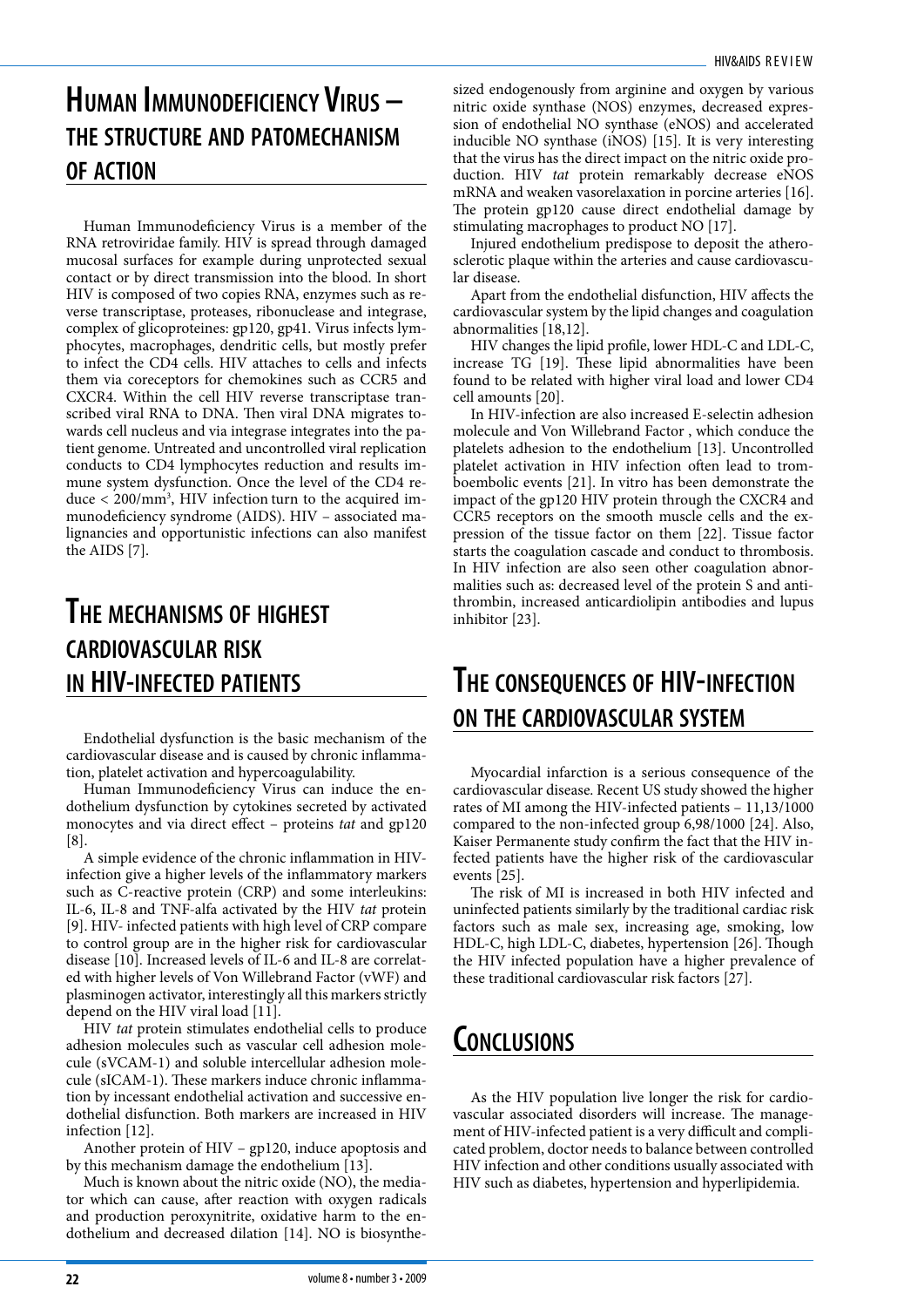#### **References**

- 1. 2009 Aids Epidemic Update. World Health Organization.
- 2. Mocroft A., Ledergerber B., Katlama C. Decline in the AIDS and death rates in the EuroSIDA study: an observational study. Lancet. 2003;362:22-29.
- 3. Sepkowitz K.A. AIDS the first 20 years. N Engl J Med. 2001;344:1764-1772.
- 4. Aberg J.A. The Changing Face of HIV Care: Common Things Really Are Common. Annals of Internal Medicine. 2006 Sep 145;6:463-465.
- 5. Currier J.S., Taylor A., Boyd F. Coronary heart disease in HIV-infected individuals. J Acquir Immune Defic Syndr. 2003;33:506-512.
- Triant V.A., Lee H., Hadigan C. Increased acute myocardial infarction rates and cardiovascular risk factors among patients with human immunodeficiency virus disease. J Clin Endocrinol Metab. 2007;92:2506-2512.
- 7. 1993 revised classification system for HIV infection and expanded surveillance case definition for AIDS among adolescents and adults. MMWR Recomm Rep 1992 Dec 18;41(RR-17)1-19.
- 8. Dau B., Holodniy M. The Relationship Between HIV Infection and Cardiovascular Disease. Current Cardiology Reviews. 2008;4:203-218.
- 9. HIV/AIDS Statistics and Surveillance. Centers for Disease Control.
- 10. Hsue P.Y., Lo J.C., Franklin A., Bolger A.F. Progression of atherosclerosis as assessed by carotid intima-media thickness in patients with HIV infection. Circulation 2004;109(13):1603-8.
- 11. de Larranaga G.F., Petroni A., Deluchi G., Alonso B.S., Benetucci J.A. Viral load and disease progression as responsible for endothelial activation and/or injury in human immunodeficiency virus-1-infected patients. Blood Coagual Fibrynolysis 2003;14(1):15-8.
- 12. Wolf K., Tsakiris D.A., Weber R., Erb P., Battegay M. Antiretroviral therapy reduces markers of endothelial and coagulation activation in patients infected with human immunodeficiency virus type 1. J Infect Dis 2002;185(4):456-62.
- 13. Mu H., Chai H., Lin P.H., Yao Q., Chen C. Current update on HIV – associated vascular disease and endothelial dysfunction. World J Surg 2007;31(4):632-43.
- 14. Torre D. Nitric oxide and endothelial dysfunction in HIV type 1 infection. Clin Infect Dis 2006;43(8):1086-7.
- 15. van Leuven S.I., Franssen R., Kastelein J.J., Levi M., Stroes E.S., Tak P.P. Systemic inflammation as a risk factor for atherothrombosis. Rheumatology (Oxford) 2008;47(1):3-7.
- 16. Paladugu R., Fu W., Conklin B.S. Hiv tat protein causes endothelial dysfunction in porcine coronary arteries. J Vasc Surg 2003;38(3):549-55.
- 17. Chi D., Henry J., Kelley J., Thorpe R., Smith J.K., Krishnaswamy G. The effects of HIV infection on endothelial function. Endothelium 2000;7(4):223-42.
- 18. Riddler S.A., Smit E., Cole S.R., Li R., Chmiel J.S., Dobs A. Impact of HIV infection and HAART on serum lipids in men. Jama. 2003;289:2978-2982.
- 19. Das S., Shahmanesh M., Stolinski M. In treatment naive and antiretroviral – treated subjects with HIV, reduced plasma adiponectin is associated with a reduced fractional clearance rate of LDL, IDL and LDL apolipoprotein B – 100. Diabetologia. 2006;49:538-542.
- 20. El-Sadr W.M., Mullin C.M., Carr A. Effects of HIV disease on lipid, glucose and insulin levels: results from a large antiretroviralnaive cohort. HIV Med 2005;6(2):114-21.
- 21. Aukrust P., Bjornsen S., Lunden B. Persistently elevated levels of von Willebrand factor antigen in HIV infection. Downregulation during highly active antiretroviral therapy. Thromb Haemost 2000;84(2):183-7.
- 22. Schecter A.D., Berman A.B., Yi L. HIV envelope gp120 activates human arterial smooth muscle cells. Proc Natl Acad Sci USA 2001;98(18):10142-7.
- 23. Hsue P.Y., Waters D.D. What a cardiologist needs to know about patients with human immunodeficiency virus infection. Circulation 2005;112(25):3947-57.
- 24. Triant V.A., Lee H., Hadigan C., Grinspoon S.K. Increased acute myocardial infarction rates and cardiovascular risk factors among patients with human immunodeficiency virus disease. JClin Endocrinol Metab 2007;92(7):2506-12.
- 25. Klein D., Hurley L.B., Quesenberry C.P., Jr., Sidney S. Do protease inhibitors increase the risk for coronary heart disease in patients with HIV-1 infection? J Acquir Immune Defic Syndr 2002;30(5):471-7.
- 26. Currier J.S., Lundgren J.D. Epidemiological Evidence for Cardiovascular Disease in HIV-Infected Patients and Relationship to Highly Active Antiretroviral Therapy. Circulation 2008;118:198-210.
- 27. Kaplan R.C., Kingsley L.A., Sharrett A.R. Ten-year predicted coronary heart disease risk in HIV-infected men and women. Clin Infect Dis 2007;45(8):1074-81.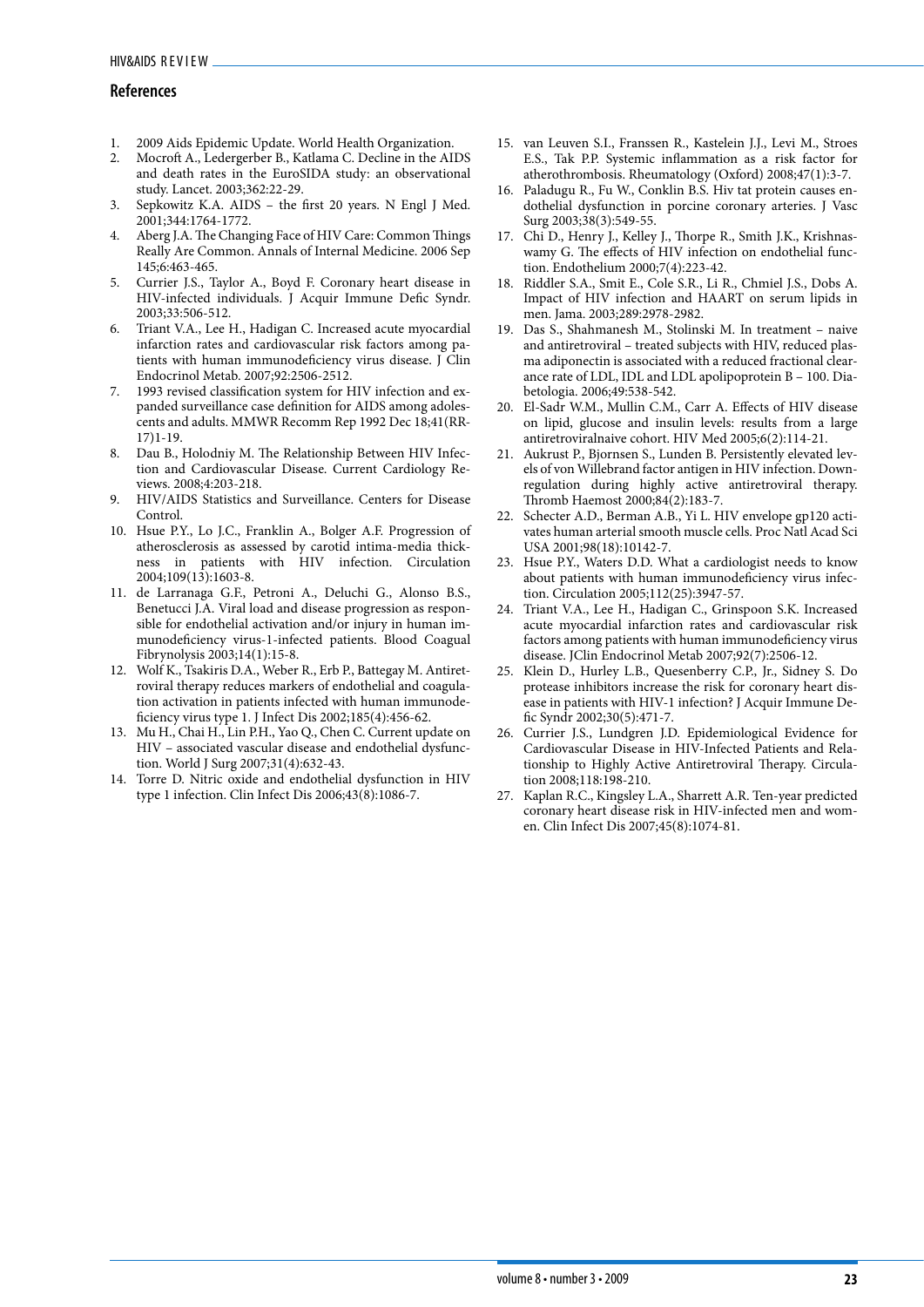# **hiv & aids r e v i e w**

**Instructions** for Authors HIV&AIDS Review

*HIV & AIDS Review* is the official journal of the Polish AIDS Research Society (PTN AIDS). It is published quarterly. *HIV&AIDS Review* publishes several types of paper: original papers, preliminary comunications, epidemiology – population studies, psychological and sociomedical aspects of HIV/AIDS, educational aspects, patient-physician relationship, conference or workshop summaries, product investigations – scinetific evaluations on medical and pharmaceutical products, case reports, letters to the Editor, reviews and special reports. A limited number of articles either by invitation or following your suggestions will be of a more "tutorial" format written by experts for scientists seeking introduction into or clarification on some important issues in our research areas.

**Review process.** Received manuscripts are first examined by the *HIV&AIDS Review* editors. Manuscripts with insufficient priority for publication are rejected promptly. Incomplete packages or manuscripts not prepared in the advised style will be sent back to authors without scientific review. The registered manuscripts are sent to independent experts for scientific evaluation. We encourage authors to suggest the names of possible reviewers, but we reserve the right of final selection.

**Copyright transfer.** Upon acceptance, authors transfer copyright to the *HIV &AIDS Review*. Once an article is accepted for publication in *HIV & AIDS Review*, the information therein is embargoed from reporting by the media until the mail date of the issue in which the article appears.

### **Preparation of Manuscript**

Guidelines for submission in *HIV&AIDS Review* are in accordance with: Uniform Requirements for Manuscripts Submitted to Biomedical Journals (N Eng J Med, 1997; 336: 309-15).

Include 1 complete of the manuscript (with full page photocopies of any figures), text should be one and half spaced with 12-point typeface. Margins: 2.5 cm (1 inch) at top, bottom, right, and left. Number on all pages consecutively, starting with the Title Page. Manuscripts should not exceed 15 pages, including references, tables and illustrations.

The Editorial Board reserves the privilege to adjust the format of the article.

The manuscript should include:

**Title page** with the following information:

- • full names of all authors
- name of the department and institution in which the work was done
- affiliations of the authors
- manuscript full title
- full name, address, telephone and/or fax number of the author responsible for manuscript preparation

**email address** to speed up contacts with authors

source(s) of support in the form of grants (quote the number of the grant) equipment, drugs etc.

**Summary page.** Summary in structured form not exceeding 200 words should consist of four paragraphs labeled: Background, Material and Methods, Results, Conclusion. Each summary section should begin in a new line and briefly describe, respectively, the purpose of the study, how the investigation was performed, the most important results and the principal conclusion that authors draw from the results.

**Key words** (3 to 6) or short phrases should be written at the bottom of the page including summary. The use of the items included in Index Medicus (Medical Subject Headings) is advised.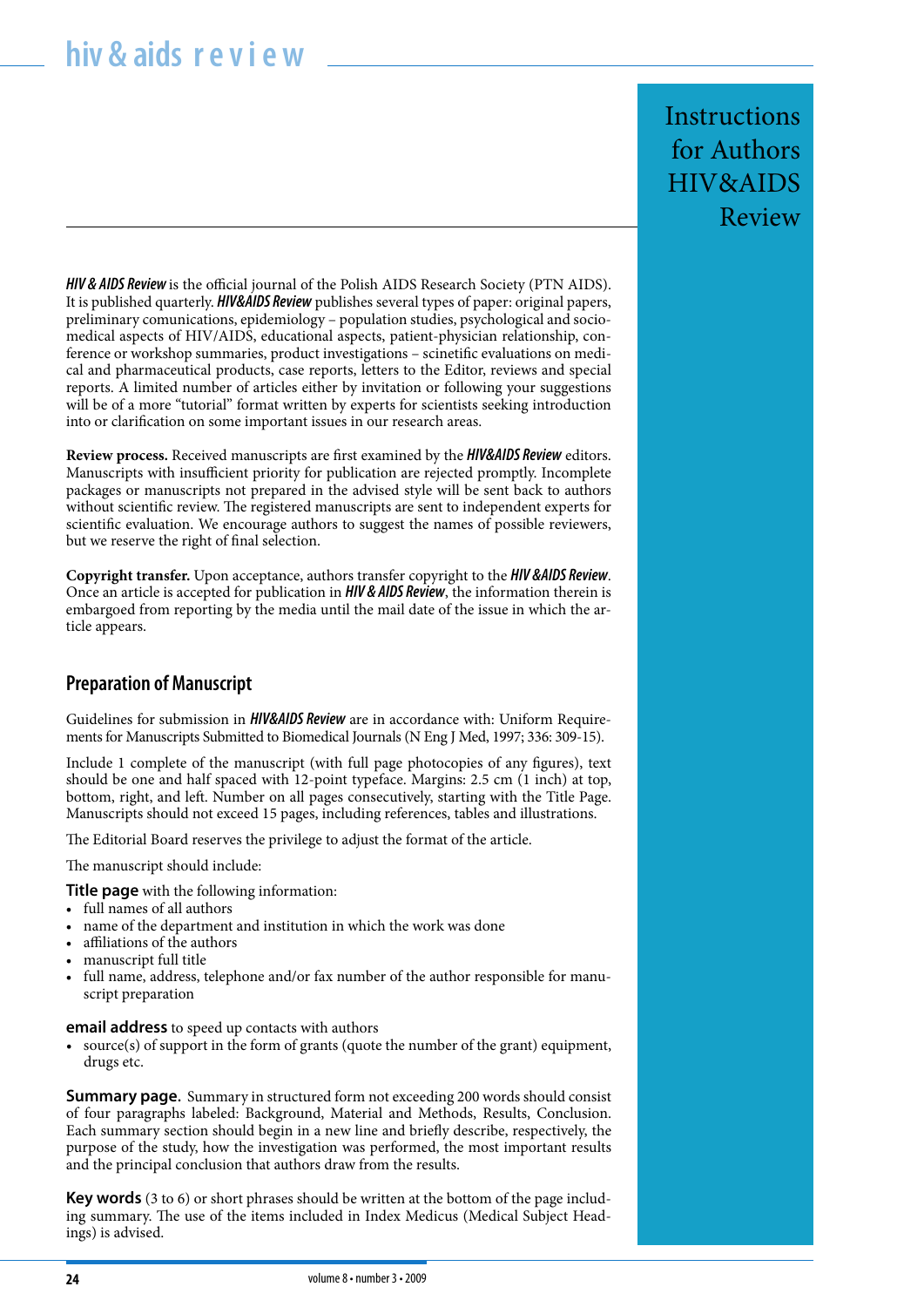**Text.** The text of the article should be divided to seven paragraphs labeled: Background, Material and Methods, Results, Discussion, Conclusions, Acknowledgements, References.

**Background** should contain a scientific rationale and the aim of the study or (in case of a review) purpose of the article.

**Material and methods** should describe clearly the selection of observational or experimental subjects (patients or laboratory animals) including controls, such as age, gender, inclusion and exclusion criteria (the circumstances for rejection from the study should be clearly defined), randomization and masking (blinding) method.

The protocol of data acquisition, procedures, investigated parameters, methods of measurements and apparatus should be described in sufficient detail to allow other scientists to reproduce the results. Name and references to the established methods should be given. References and brief description should be provided for methods that have been published but are not well known, whereas new or substantially modified methods should be described in detail. The reasons for using them should be provided along with the evaluation of their limitations. The drugs and other chemicals should be precisely identified including generic name, dose and route of administration.

The statistical methods should be described in detail to enable verification of the reported results.

Provide information on patients informed consent. Studies on patients and volunteers require informed consent documented in the text of the manuscript. Where there is any unavoidable risk of breach of privacy – e.g. in a clinical photograph or in case details – the patients written consent to publication must be obtained and copied to the journal. Information on approval of a Local Ethical Committee should also be provided.

**Results** should concisely and reasonably summarize the findings. Restrict tables and figures to the number needed to explain the argument of the paper and assess its support. Do not duplicate data in graphs and tables. Give numbers of observation and report exclusions or losses to observation such as dropouts from a clinical trial. Report treatment complications. The results should be presented in a logical sequence in the text, tables and illustrations. Do not repeat in the text all the data from the tables or graphs. Emphasize only important observations.

**Discussion** should deal only with new and/or important aspects of the study. Do not repeat in detail data or other material from the Background or the Results section. Include in the Discussion the implications of the findings and their limitations, including implications for future research. The discussion should confront the results of other investigations especially those quoted in the text.

**Conclusions** should be linked with the goals of the study. State new hypotheses when warranted. Include recommendations when appropriate. Unqualified statements and conclusions not completely supported by the obtained data should be avoided.

**Acknowledgements.** List all contributors who do not meet the criteria for authorship, such as technical assistants, writing assistants or head of department who provided only general support. Financial and other material support should be disclosed and acknowledged.

**References** must be numbered consecutively as they are cited. References selected for publication should be chosen for their importance, accessibility, and for the "further reading opportunities they provide. References first cited in tables or figure legends must be numbered so that they will be in sequence with references cited in the text. The style of references is that of Index Medicus. List all authors when there are six or fewer; when there are seven or more, list the first three, then "et al.". The following is a sample reference:

#### *Standard journal article*

Lahita R, Kluger J, Drayer DE, Koffler D, Reidenberg MM. Antibodies to nuclear antigens in patients treated with procainamide or acetylprocainamide. N Engl J Med 1979;301:1382-5.

#### *Article with published erratum*

Koffler D, Reidenberg MM. Antibodies to nuclear antigens in patients treated with procainamide or acetylprocainamide [published erratum appears in N Engl J Med 1979;302:322-5]. N Engl J Med 1979; 301: 1382-5.

#### *Article in electronic form*

Drayer DE, Koffler D. Factors in the emergence of infectious diseases. Emerg Infect Dis [serial online] 1995 Jan-Mar [cited 1996 Jun 5];1(1):[24 screens]. Available from: URL:http://www.cdc.gov/ncidod/EID/eid.htm

#### *Article, no author given*

Cancer in South Africa [editorial]. S Afr Med J 1994;84:15.

*Book, personal author(s)*

Ringsven MK, Bond D. Gerontology and leadership skills for nurses. 2nd ed. Albany (NY): Delmar Publishers; 1996.

#### *Book, editor(s) as author*

Norman IJ, Redfern SJ, editors. Mental health care for elderly people. New York: Churchill Livingstone; 1996.

#### *Book, Organization as author and publisher:*

Institute of Medicine (US). Looking at the future of the Medicaid program. Washington: The Institute; 1992.

#### *Chapter in a book*

Phillips SJ, Whisnant JP. Hypertension and stroke. In: Laragh JH, Brenner BM, editors. Hypertension: pathophysiology, diagnosis, and management. 2nd ed. New York: Raven Press; 1995. p. 465-78.